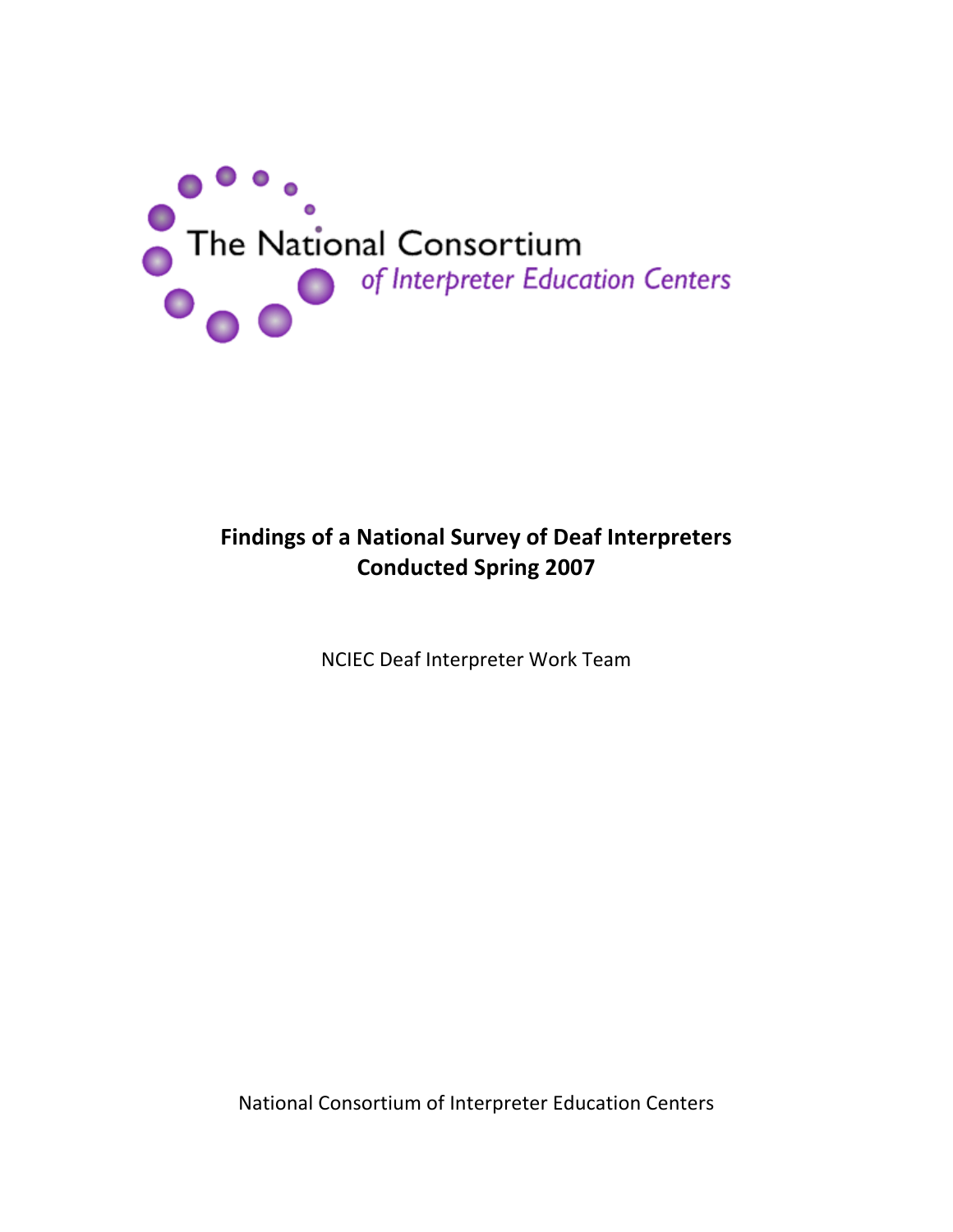#### $\oslash$  2009 National Consortium of Interpreter Education Centers

CATIE Center at St. Catherine University

Gallaudet University Regional Interpreter Education Center

Mid-America Regional Interpreter Education Center at University of Arkansas at Little Rock and University of Northern Colorado

National Interpreter Education Center at Northeastern University

Regional Interpreter Education Center at Northeastern University

Western Region Interpreter Education Center at Western Oregon University and El Camino College

The National Consortium of Interpreter Education Centers is funded from 2005 – 2010 by the U.S. Department of Education RSA CFDA #84.160A and B, Training of Interpreters for Individuals Who Are Deaf and Individuals Who Are Deaf-Blind.

Permission is granted to copy and disseminate this document for educational purposes, provided that National Consortium of Interpreter Education Centers is credited as the source and referenced appropriately on any such copies.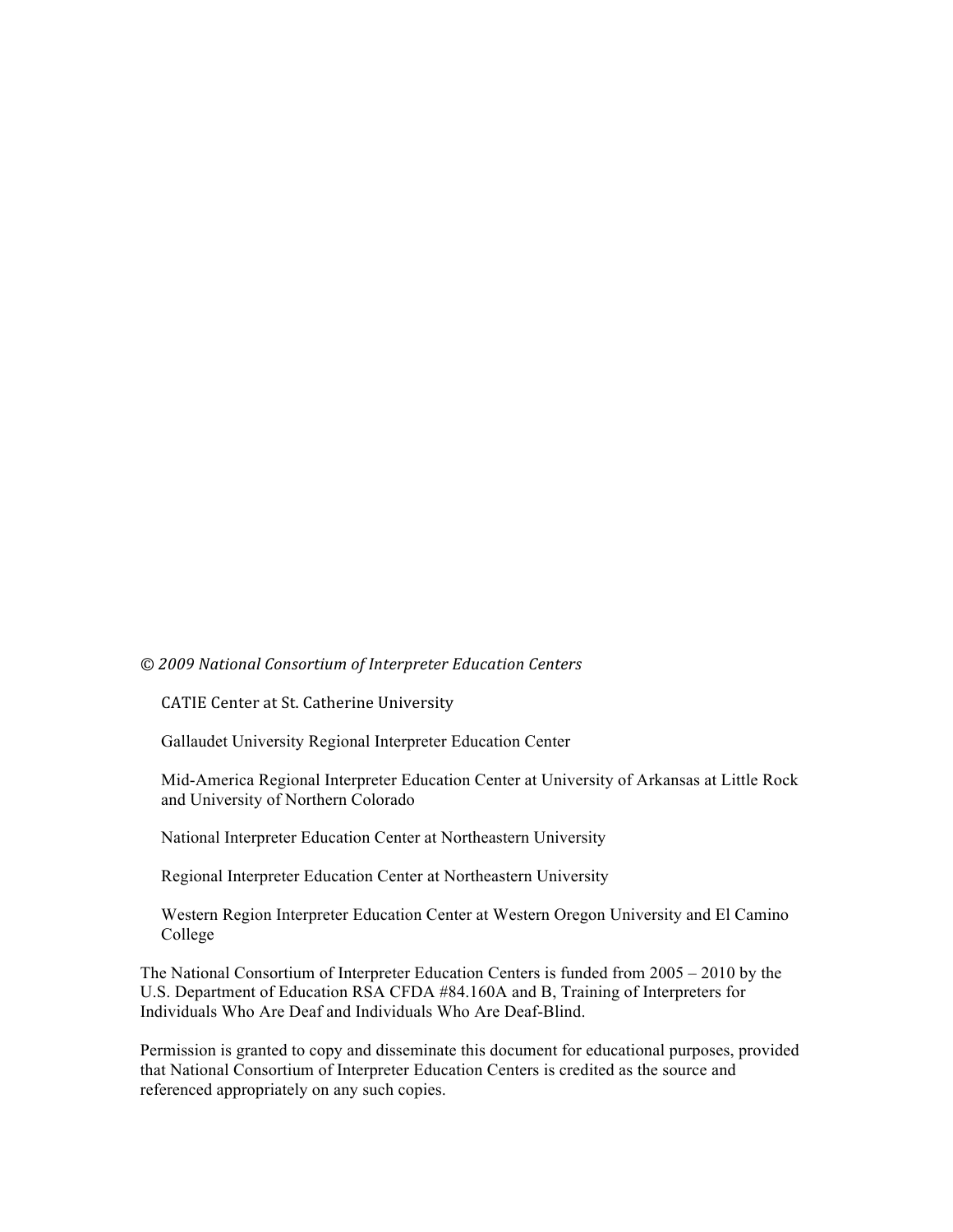#### **Executive Summary**

This report contains the findings a national survey of Deaf Interpreters administered by the National Consortium of Interpreter Education Centers (NCIEC) Deaf Interpreter (DI) Work Team during Spring 2007. The study was undertaken as one means among many to gather evidence about the current practice of Deaf Interpreters in the United States. The survey sought to gather demographic data and information about the Deaf Interpreter's work settings and language demands, consumers, and professional development needs and aspirations. To the extent that the survey has captured key characteristics of practitioners nationwide, we offer a profile of the Deaf Interpreter. Finally, recommendations for further study and action are put forward.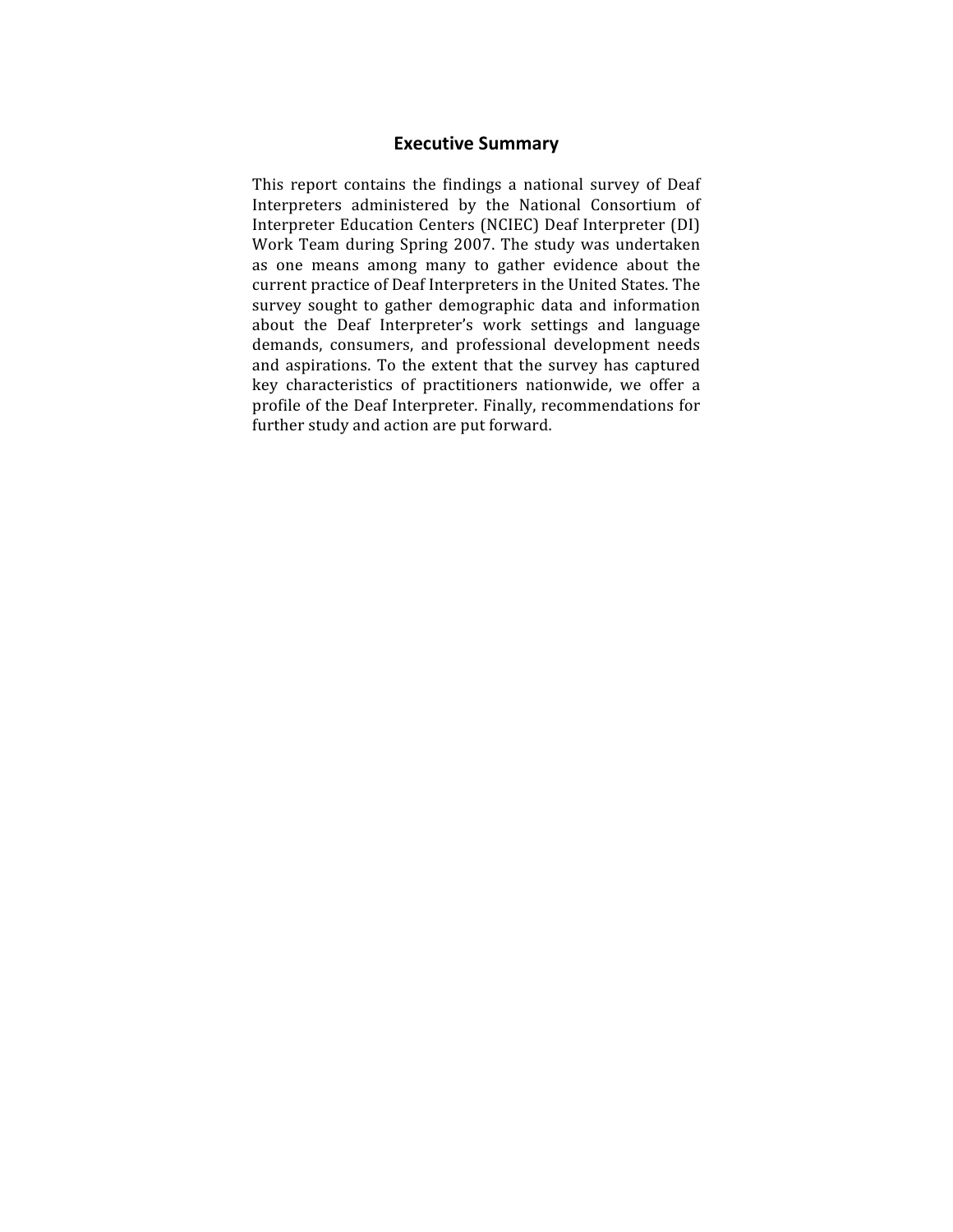# **Acknowledgements**

Like all of the projects of the National Consortium of Interpreter Education Centers, this study reflects the collaborative work of many:

#### **NCIEC Deaf Interpreter Work Team**

Jimmy Beldon, M.A., CDI Patrick Boudreault, Ph.D.

Eileen Forestal, M.Ed., RSC

Carole Lazorisak, M.A., RSC, CDI; ASLTA: Professional; Certificate: Master Mentor

Priscilla Moyers, B.A., CDI Cynthia Napier, CDI Deborah Peterson, M.S., CDI

#### **NCIEC Staff**

Cathy Cogen, M.Ed., DI Team Lead and Director, Regional Interpreter Education Center at Northeastern University (NURIEC)

Lillian M. Garcia, B.A., CDI, Projects Coordinator, National Interpreter Education Center

#### **Data Analysis**

Pamela Ellis, Ph.D., Arroyo Research Services, Inc.

#### **Reviewers**

Jimmy Beldon, M.A., CDI Dennis Cokely, Ph.D. Eileen Forestal, M.Ed., RSC Carole Lazorisak, M.A., RSC, CDI; ASLTA: Professional; Certificate: Master Mentor

Cynthia Napier, CDI Deborah Peterson, M.S., CDI Julie Simon, Ph.D.

#### Consultant

Kirk Vandersall, Arroyo Research Services, Inc.

#### **Technical Support**

Alberto Sifuentes, Regional Interpreter Education Center at Northeastern University Sarah B. Snow, National Interpreter Education Center

## **Editor**

Cathy Cogen, M.Ed.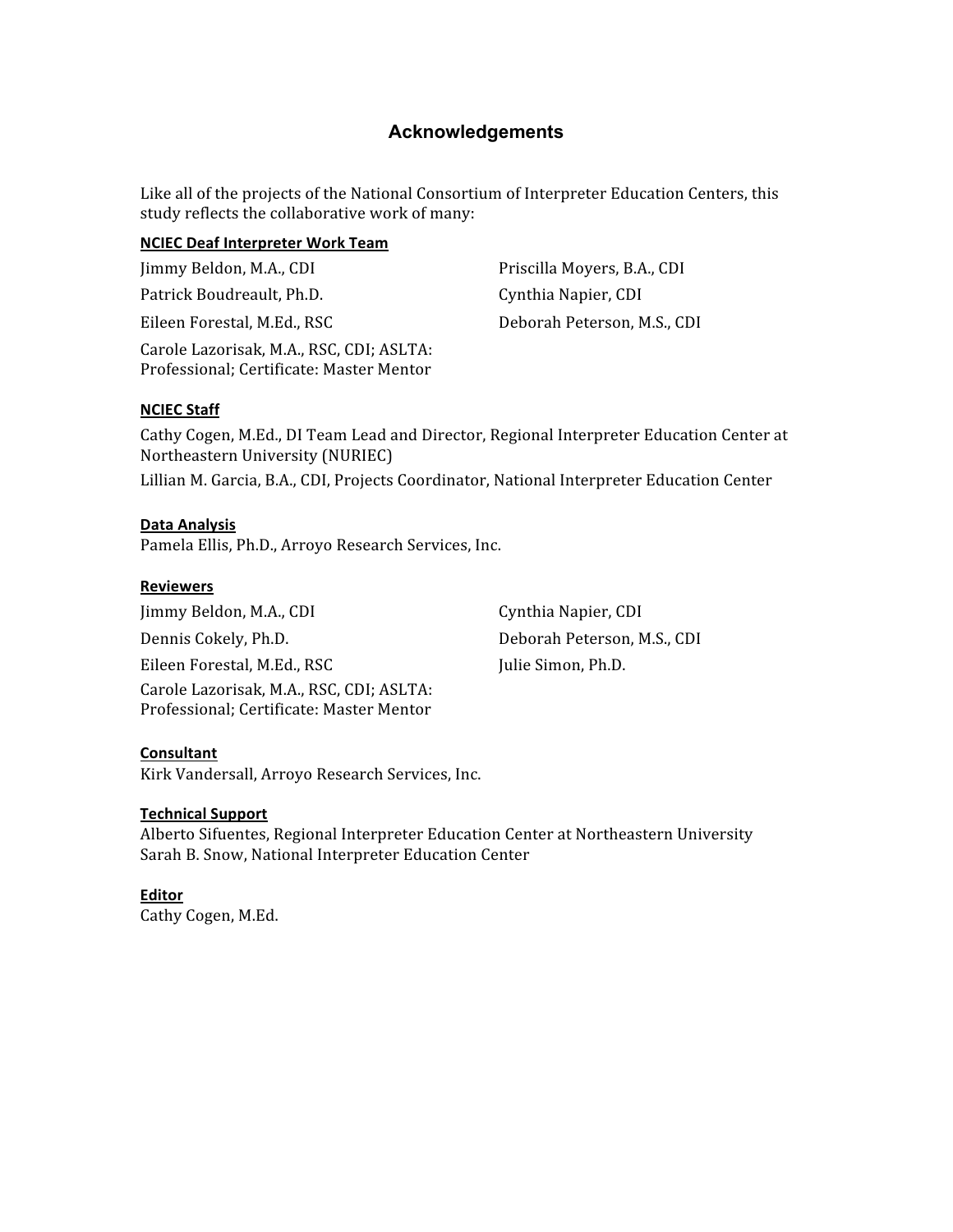# **INTRODUCTION**

One of the many initiatives undertaken by the National Consortium of Interpreter Education Centers (NCIEC) from 2005-2010 has been devoted to investigating effective practices in interpreting performed by Deaf Interpreters (DIs). Several studies were planned including focus groups of Deaf Interpreters and of Deaf Interpreter Educators, and the national survey reported on here. The goal is to be able to describe the nature of the work and the competencies required to perform as a Deaf Interpreter. These outcomes will enable the field to build curricula and programming for the preparation and professional development of interpreters going forward.

# SURVEY DISTRIBUTION, QUESTIONS AND ANALYSIS

Conducted using Zoomerang online survey software, the National Survey of Deaf Interpreters was distributed through several channels including the Deaf Interpreter listserv at Deaf Interpreter@yahoogroups.com, and the DI email lists of Regional Interpreter Education Centers. During the online survey administration, an explanatory video introduction was presented in American Sign Language to ensure clarity. To ensure wide distribution, respondents were encouraged to send the survey on to other DI that they knew.

The survey sought to answer the following questions:

- Who are Deaf Interpreters (family, education, credentials, experience, etc.)?
- What settings do they work in?
- Who are the consumers they serve?
- What are their professional development needs and aspirations?

Arroyo Research Services (ARS) compiled and analyzed the survey results that are presented in this report. This report captures the results of 196 completed surveys. This final number of 196 differs from the Zoomerang reported totals because it excludes incomplete surveys and those that did not indicate that respondent was Deaf or Hard of Hearing.

In addition, ARS conducted cross-tab analyses, which permitted us to learn more about those Deaf Interpreters who are certified through the Registry of Interpreters for the Deaf (RID), and, conversely, those who are not. A discussion of those analyses is included where appropriate.

Because this was an online survey, results are likely generalizable to Deaf Interpreters with computer access, but may not be indicative of Deaf Interpreters as a whole. At the same time, the number of RID-certified respondents represented 66% of the total number of certificate holders on RID's roster at the time of the survey, a large response rate by any standard.

# **WHO ARE DEAF INTERPRETERS?**

In this section, we look at geographic representation of respondents, demographics, and certification relative to educational attainment, interpreting education, family background, school experiences, and years of interpreting experience.

## **Geographic Representation of Respondents**

Given the reach of the survey distribution, DI respondents represented all NCIEC regions as shown in Table 1, with a close distribution across the regions of the Gallaudet University Regional Interpreter Education Center (GURIEC), the Regional Interpreter Education Center at Northeastern University (NURIEC), and Western Regional Interpreter Education Center (WRIEC).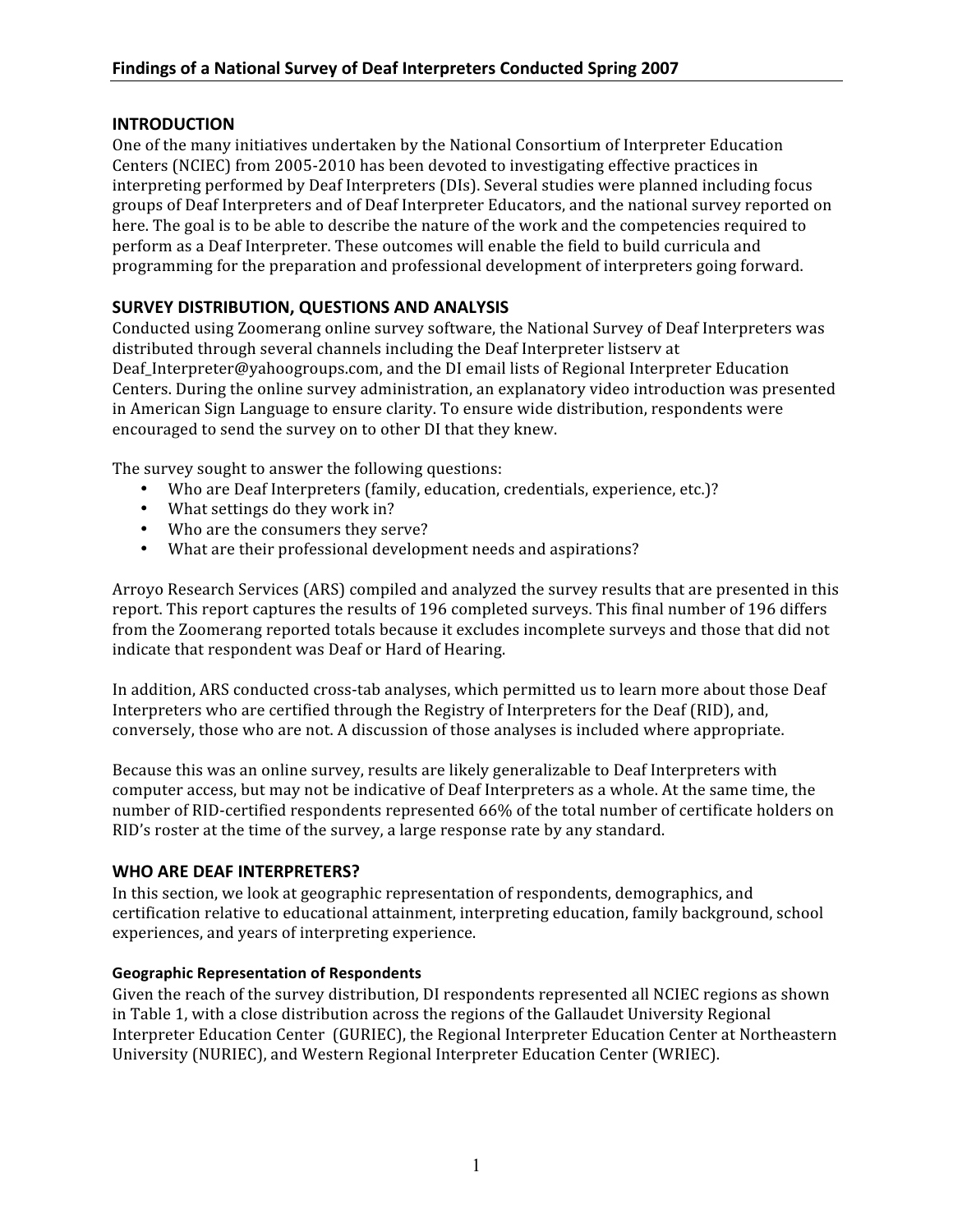| <b>NCIEC</b> region | n   | % of total<br>respondents |
|---------------------|-----|---------------------------|
| <b>CATIE</b>        | 26  | 13%                       |
| <b>GURIEC</b>       | 55  | 28%                       |
| <b>MARIE</b>        | 22  | 11%                       |
| <b>NURIEC</b>       | 50  | 26%                       |
| <b>WRIEC</b>        | 42  | 21%                       |
| Canada              | 1   | 1%                        |
| Total               | 196 | 100%                      |

Table 1: Where DI survey respondents reside (by NCIEC region) $<sup>1</sup>$ </sup>

We note a higher rate of response from the regions represented by GURIEC, NURIEC, and WRIEC, comprising essentially the eastern seaboard and west coast, as compared to the southern and midwest regions represented by the CATIE Center at St. Catherine University and the Mid-America Regional Interpreter Education Center (MARIE). Assuming equal access to the survey across the U.S., it is likely that these numbers are indicative of Deaf Interpreters utilization from region to region. The prevalence of Deaf Interpreters in the eastern and western regions may be attributable in part to geographic distribution of Deaf and Deaf-Blind populations across the U.S. and to more complex social, educational and political forces that might promote wider use of Deaf Interpreters to achieve communication access.

#### **Demographics**

The survey included several demographic items, such as gender, ethnicity, and highest degree completed. Table 2 highlights the demographic profile of DI survey respondents.

| Identity          | n   | ℅   |
|-------------------|-----|-----|
| Deaf              | 174 | 89% |
| Hard of hearing   | 22  | 11% |
| Gender            | n   | %   |
| Female            | 122 | 62% |
| Male              | 74  | 38% |
| <b>Ethnicity</b>  | n   | %   |
| Caucasian/White   | 172 | 88% |
| Asian/Black/Other | 8   | 4%  |

#### Table 2: DI respondent demographics

For a listing of states represented by the NCIEC Regional Interpreter Education Centers, please visit <nciec.org>.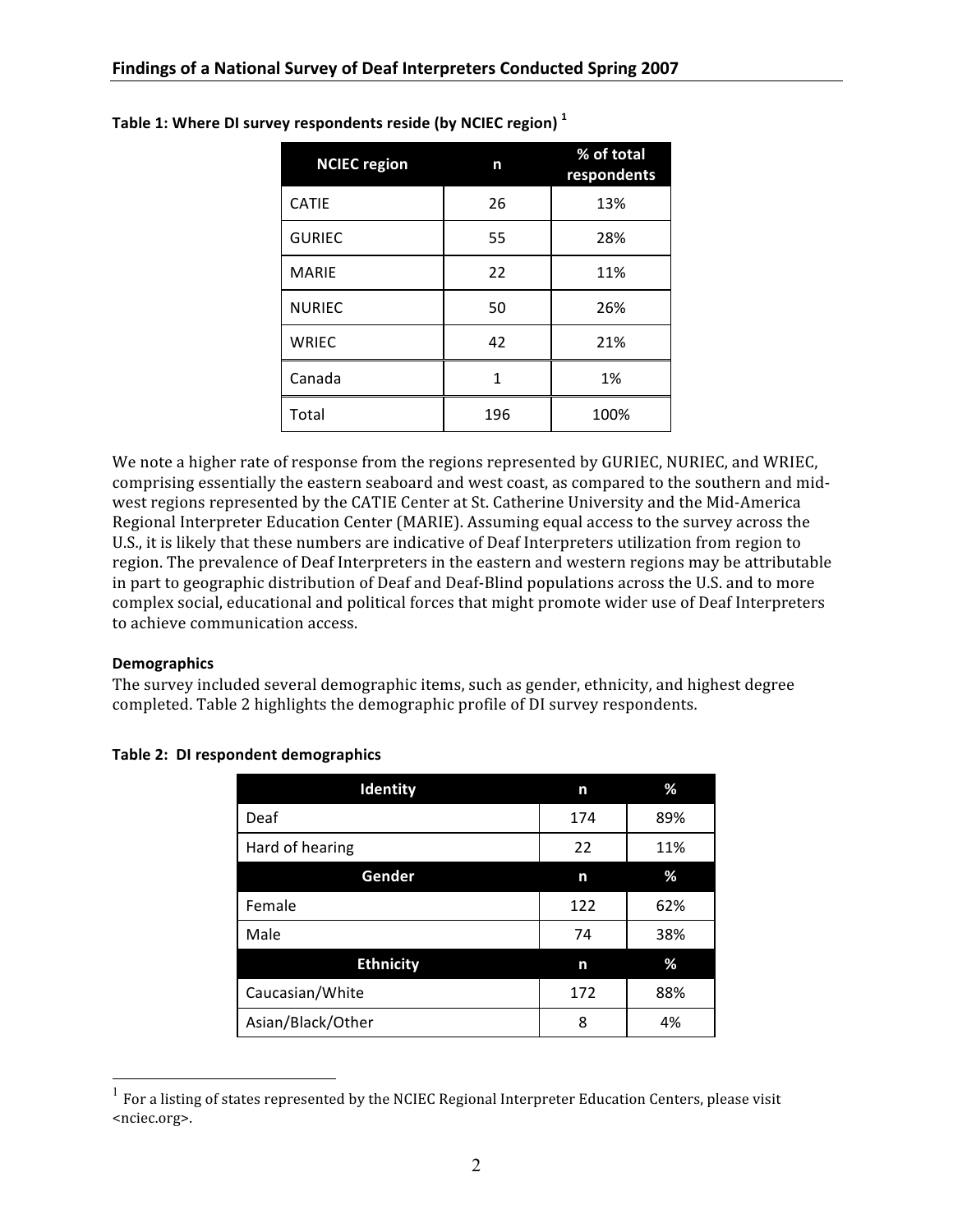| Hispanic         | 8              | 4%  |
|------------------|----------------|-----|
| Unknown          | 8              | 4%  |
| <b>Education</b> | n              | %   |
| High School      | 36             | 19% |
| Associate        | 23             | 12% |
| <b>Bachelors</b> | 37             | 19% |
| <b>Masters</b>   | 66             | 34% |
| Doctorate        | $\overline{2}$ | 1%  |
| AA In progress   | 4              | 2%  |
| BA In progress   | 8              | 4%  |
| MA In progress   | 9              | 5%  |
| PhD In progress  | 9              | 5%  |

Table 2 shows that Deaf Interpreters who responded to this survey were predominantly white, female, and college-educated. As many as 39% had earned, or are in progress to earn, a Master's degree. Also of great interest is that 67% have an associates degree or higher; 54% have a bachelors degree or higher.

# **Certification**

Table 3 indicates the numbers and percentages of all respondents who were RID-certified -Certified Deaf Interpreter (CDI) and/or Reverse Skills Certificate (RSC) - and those holding American Sign Language Teachers Association (ASLTA) certification.

## Table 3: Interpreting certification and other credentials held

|                    | n   | ℅   |
|--------------------|-----|-----|
| Total respondents  | 196 |     |
| RID-certified      |     |     |
| CDI only           | 42  | 21% |
| RSC only           | 11  | 6%  |
| <b>RSC and CDI</b> | 5   | 3%  |
| <b>Total RID</b>   | 58  | 30% |
| <b>ASLTA</b>       | 30  | 15% |

Forty-two (21%) of DI respondents held the CDI only while eleven (6%) held the older certification, RSC, only. In other words, 72% of RID-certified respondents held CDI. There were only five (3%) respondents who held both the CDI and RSC certifications. Survey respondents also held credentials through ASLTA, to a lesser extent, representing 15% of all respondents.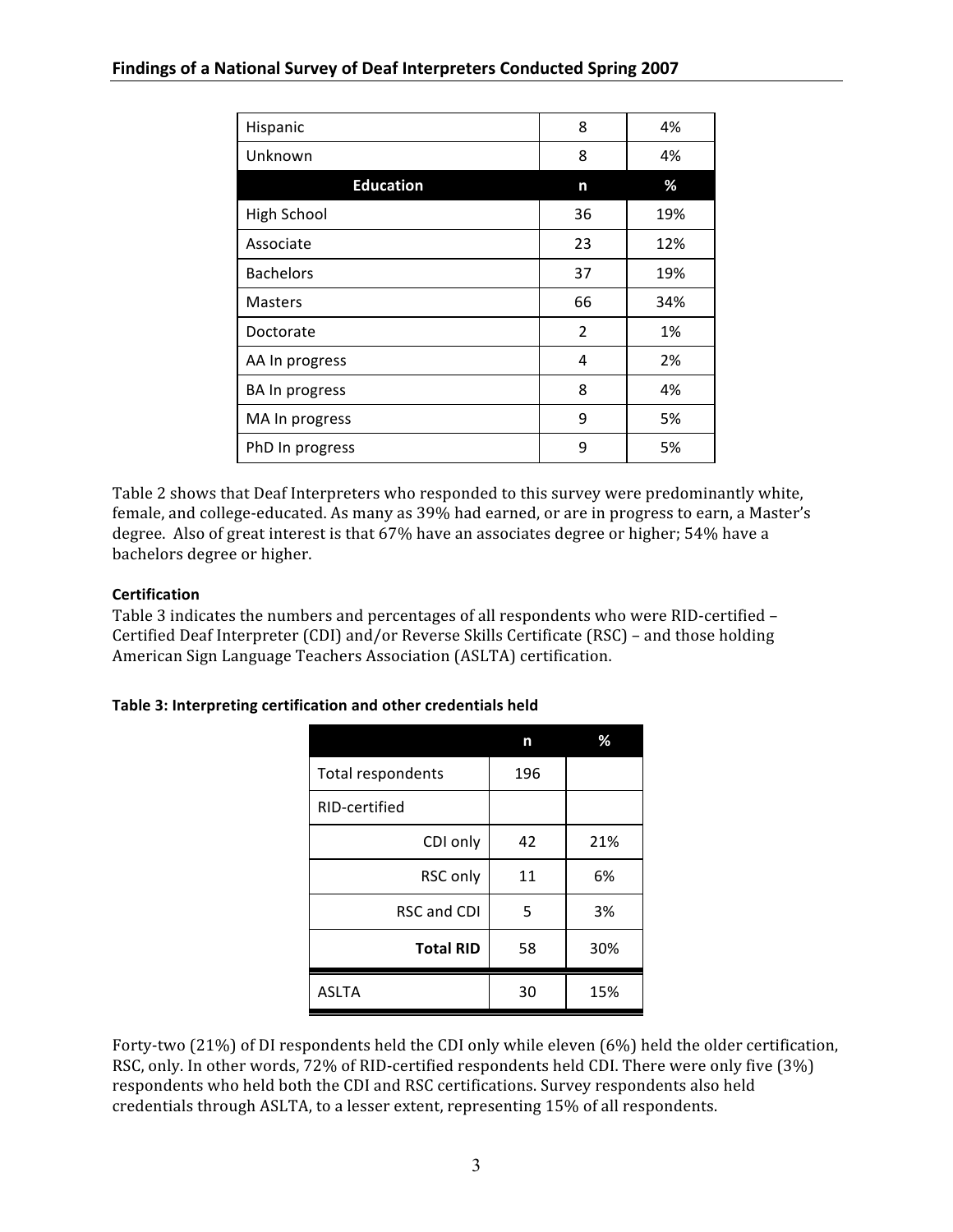A number of respondents mentioned that they had either held a CDI-Provisional (3) or were working towards their CDI (14) in the upcoming months. Two respondents noted that they had previously failed the written test, with one of them reportedly failing 5 times. However, the survey did not query respondents as to whether they had taken the English or ASL versions of the test, nor did it ask about incidence of repeat testing prior to passing. These questions would be worth following up on in a future survey.

In our analyses, we posed several questions to learn more about the survey respondents with certification. We examined these aspects:

- Educational attainment ω.
- Completion of an interpreting education program
- Deaf family members
- School experiences
- Years of interpreting experience

Our analyses sought to determine whether there is any relationship between each of these variables and attainment of the CDI.

#### **Certification and Educational Attainment**

Table 4 shows the education levels of those respondents who were RID-certified.

| <b>Education</b> | <b>Total</b>   | <b>Total</b>      | <b>CDI</b>     | <b>CDI</b> | <b>RSC</b>     | <b>RSC</b>     | <b>CDI&amp;RSC</b> | <b>CDI&amp;RSC</b> |
|------------------|----------------|-------------------|----------------|------------|----------------|----------------|--------------------|--------------------|
|                  | n              | %                 | n              | %          | n              | %              | n                  | %                  |
| High School      | 36             | 18%               | 9              | 21%        | $\overline{2}$ | 18%            | 1                  | 20%                |
| Associate        | 20             | 10%               | $\Omega$       | $\Omega$   | $\overline{2}$ | 18%            | $\mathbf 0$        | 0                  |
| <b>Bachelors</b> | 37             | 19%               | 6              | 14%        | $\overline{2}$ | 18%            | 0                  | 0                  |
| <b>Masters</b>   | 66             | 34%               | 19             | 45%        | 4              | 36%            | 2                  | 40%                |
| Doctorate        | $\overline{2}$ | 1%                | $\Omega$       | $\Omega$   | 1              | 9%             | 1                  | 20%                |
| AA in progress   | 4              | 2%                | 0              | 0          | 0              | 0              | 0                  | $\mathbf 0$        |
| BA in progress   | 8              | 4%                | $\mathbf 0$    | 0          | $\mathbf 0$    | $\overline{0}$ | $\mathbf 0$        | $\Omega$           |
| MA in progress   | 9              | 5%                | $\overline{2}$ | 5%         | 0              | 0              | $\mathbf 0$        | 0                  |
| Doctorate in     | 9              | 5%                | 3              | 7%         | $\mathbf 0$    | 0              | 1                  | 20%                |
| progress         |                |                   |                |            |                |                |                    |                    |
| No response      | 5              | 3%                | 3              | 7%         | $\mathbf 0$    | $\mathbf 0$    | $\mathbf 0$        | $\mathbf 0$        |
|                  | 196            | 101% <sup>2</sup> | 42             | 99%        | 11             | 99%            | 5                  | 100%               |

#### Table 4: Education levels of RID-certified Deaf Interpreters

According to the figures in Table 4, those respondents who were RID-certified held Master's degrees at a higher rate than those who are not. For example, forty-five percent of Certified Deaf Interpreters held Masters degrees, as compared to 34% of all respondents. Likewise, 36% of RSC holders and 40% of those with both certifications also hold a Master's degree. At the time of the

 $2$  Rounding of percentage figures here and elsewhere may result in totals of 101% and 99%.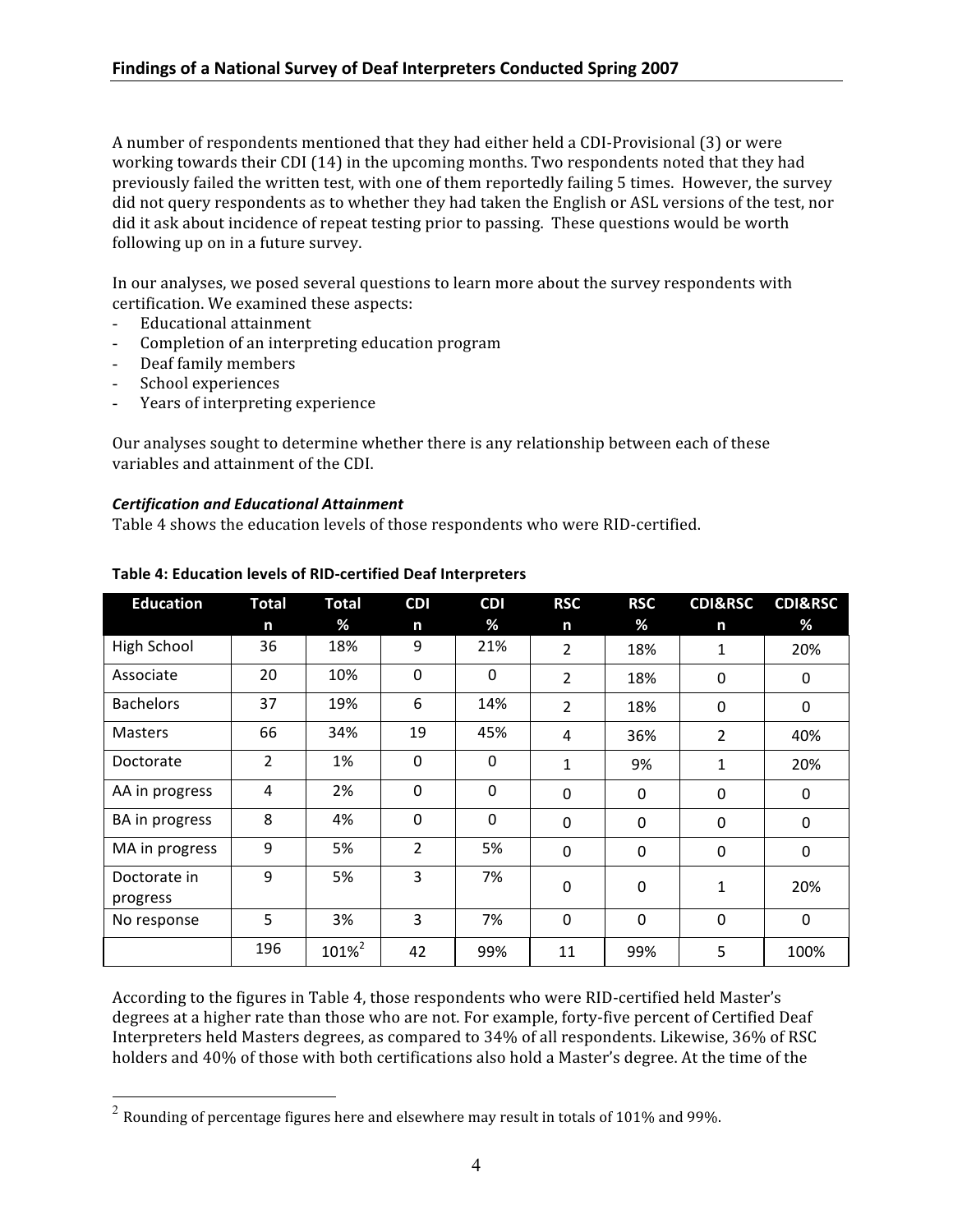survey, no CDIs were working towards Associates or Bachelors degrees. Five CDI holders were working on their Masters or Doctorate degrees. RSC holders had double the number of Master's degree holders than Associate or Bachelors degrees. There is only one respondent each with a doctorate degree among the RSC holders and those with both CDI and RSC. The Master's degree was most represented among those respondents with both a CDI and RSC.

## **Certification and Interpreting Education**

The second analysis looked at the relationship between attainment of certification and completion of an interpreting education program. Table 5 summarizes the rates at which RID-certified respondents completed interpreting education programs.

| IEP         | <b>Total</b><br>n | <b>Total</b><br>% | <b>CDI</b><br>n | <b>CDI</b><br>% | <b>RSC</b><br>n | <b>RSC</b><br>$\frac{9}{6}$ | <b>CDI &amp; RSC</b><br>n | <b>CDI &amp; RSC</b><br>% |
|-------------|-------------------|-------------------|-----------------|-----------------|-----------------|-----------------------------|---------------------------|---------------------------|
| Yes         | 31                | 16%               | 13              | 31%             | 2               | 18%                         | 0                         | 0                         |
| No          | 163               | 83%               | 29              | 69%             | 9               | 82%                         | 5                         | 100%                      |
| No response |                   | 1%                | 0               | 0               | 0               | 0                           | 0                         | 0                         |
|             | 196               | 99%               | 42              | 100%            | 11              | 100%                        | 5                         | 100%                      |

Table 5: Certification and completion of interpreting education programs (IEP)

Only 16% of all DI survey respondents had completed an interpreting education program. CDI holders completed interpreting education programs at a higher rate than RSC holders and the overall group of respondents. This is not surprising due to the dearth of DI interpreting education opportunities available during the years that the RSC was offered. As a follow-up to this question, the survey also asked those who responded, "Yes" to indicate the program name, date, and degree/certificate attained. When we reviewed the comments to this item, there was a range of responses for those who indicated, "Yes." For example, one respondent indicated "Yes" for completing a program but indicated "N/A" for degree/certificate attained. The seemingly contradictory responses may be indicative of the variety of non-academic training formats considered "programs" by Deaf Interpreter respondents (i.e. weeklong trainings, several-month workshop series, etc.) as opposed to academic degree or certificate-granting programs envisaged by the survey question.

## **Certification and Deaf Family Members**

The third analysis compared the prevalence of Deaf family members among DIs with and without certification. Table 6 highlights the results for all survey respondents then isolates the results to show the Deaf family members of those with certification.

|                        | <b>Total</b><br>n | <b>Total</b><br>% | <b>CDI</b><br>n | <b>CDI</b><br>% | <b>RSC</b><br>n | RSC% | <b>CDI&amp;RSC</b><br>n | <b>CDI&amp;RSC</b><br>% |
|------------------------|-------------------|-------------------|-----------------|-----------------|-----------------|------|-------------------------|-------------------------|
| Parents                | 45                | 23%               | 9               | 21%             | 3               | 27%  |                         | 40%                     |
| Siblings               | 63                | 32%               | 12              | 29%             |                 | 64%  |                         | 20%                     |
| <b>Extended Family</b> | 66                | 34%               | 14              | 33%             | 4               | 36%  |                         | 20%                     |
| None                   | 85                | 43%               | 18              | 43%             | 3               | 27%  | 3                       | 60%                     |

#### Table 6: Certification and Deaf family members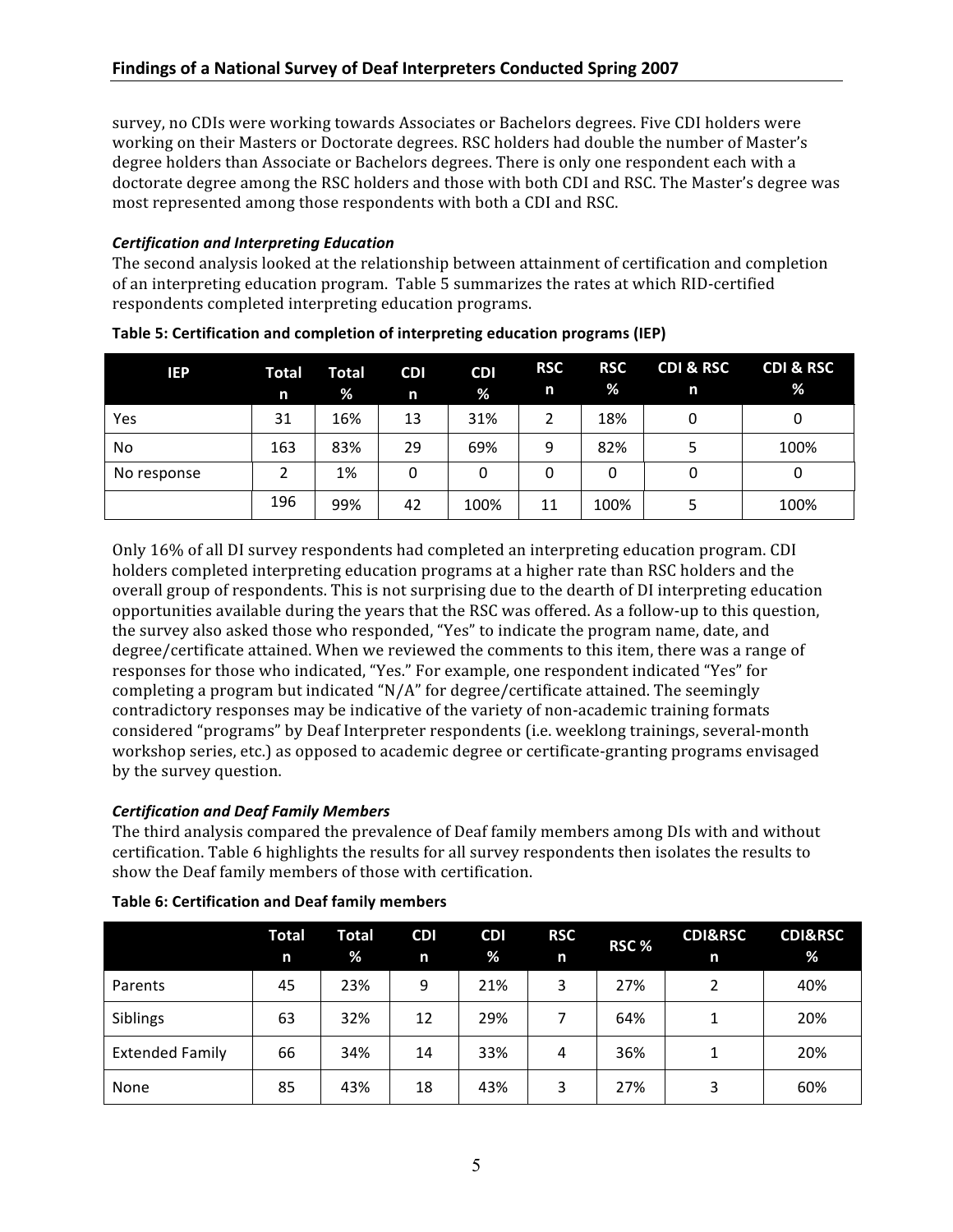The majority of DI respondents had some family relationships within the Deaf community, especially extended family and siblings. Less than half (43%) had no Deaf family members. This comparison in Table 6 indicates only small differences between those with certification and the general population of Deaf Interpreters with regard to their Deaf family members, except for the higher rate of siblings among RSC holders. In addition to this analysis, we also ran a chi-square test to determine if there was any statistical relationship between attainment of the CDI and having Deaf family members. We found no statistical relationship and this is confirmed by close percentages between DI survey respondents and those who hold certification.

# **Certification and Schooling**

The fourth analysis examined the schooling experiences of CDIs. Table 7 summarizes the schooling experiences for all DI survey respondents and highlights results for RID-certified respondents.

|                             | Total<br>n | Total<br>% | <b>CDI</b><br>n | <b>CDI</b><br>% | <b>RSC</b><br>n | <b>RSC</b><br>% | <b>CDI&amp;RSC</b><br>n | <b>CDI&amp;RSC</b><br>% |
|-----------------------------|------------|------------|-----------------|-----------------|-----------------|-----------------|-------------------------|-------------------------|
| Residential                 | 118        | 60%        | 31              | 74%             | 7               | 64%             | 1                       | 20%                     |
| Mainstream w/ interpreters  | 56         | 29%        | 13              | 31%             | 1               | 9%              | 2                       | 40%                     |
| Mainstream w/o interpreters | 74         | 38%        | 18              | 43%             | 5               | 45%             | 3                       | 60%                     |
| Oral                        | 46         | 23%        | 12              | 29%             | 5               | 45%             | 3                       | 60%                     |
| Other                       | 16         | 8%         | 3               | 7%              | $\Omega$        | $\Omega$        | 0                       | 0                       |

## Table 7: Certification and school experiences of DI respondents

The schooling experience of DI survey respondents overall varied, with the majority of DIs having attended residential schools.<sup>3</sup> Fewer DI survey respondents attended mainstream settings and oral schools. Among Certified Deaf Interpreters, an even higher percentage of them attended residential schools. There were fewer CDI holders who attended mainstream and oral schools. However, RIDcertified interpreters attended mainstream and oral schools with more frequency than DI survey respondents overall. In the category of "Other" settings respondents indicated Deaf day schools and self-contained programs within public schools.

Statistical tests of the relationship between residential schooling and certification/credential showed a strong relationship exists. Running the same statistical test for both mainstream experiences and oral schools indicated a weaker relationship, especially for mainstream with interpreters.

# **Certification and Years of Experience**

Another demographic question on the survey inquired about years of interpreting experience. In Chart 1, we display the years of interpreting experience for all survey respondents.

<sup>&</sup>lt;sup>3</sup> These numbers in the table differ from the Zoomerang report because we reviewed the "Other" category and matched responses to the selections where appropriate. For example, one respondent had indicated in "Other" that his schooling experience was "public school with no services." We therefore selected "Mainstream without interpreters" for this response and omitted from the "Other" category. When respondents indicated "Louisiana," "Arkansas," "St. Rita," or "American," we coded those as "residential" experiences.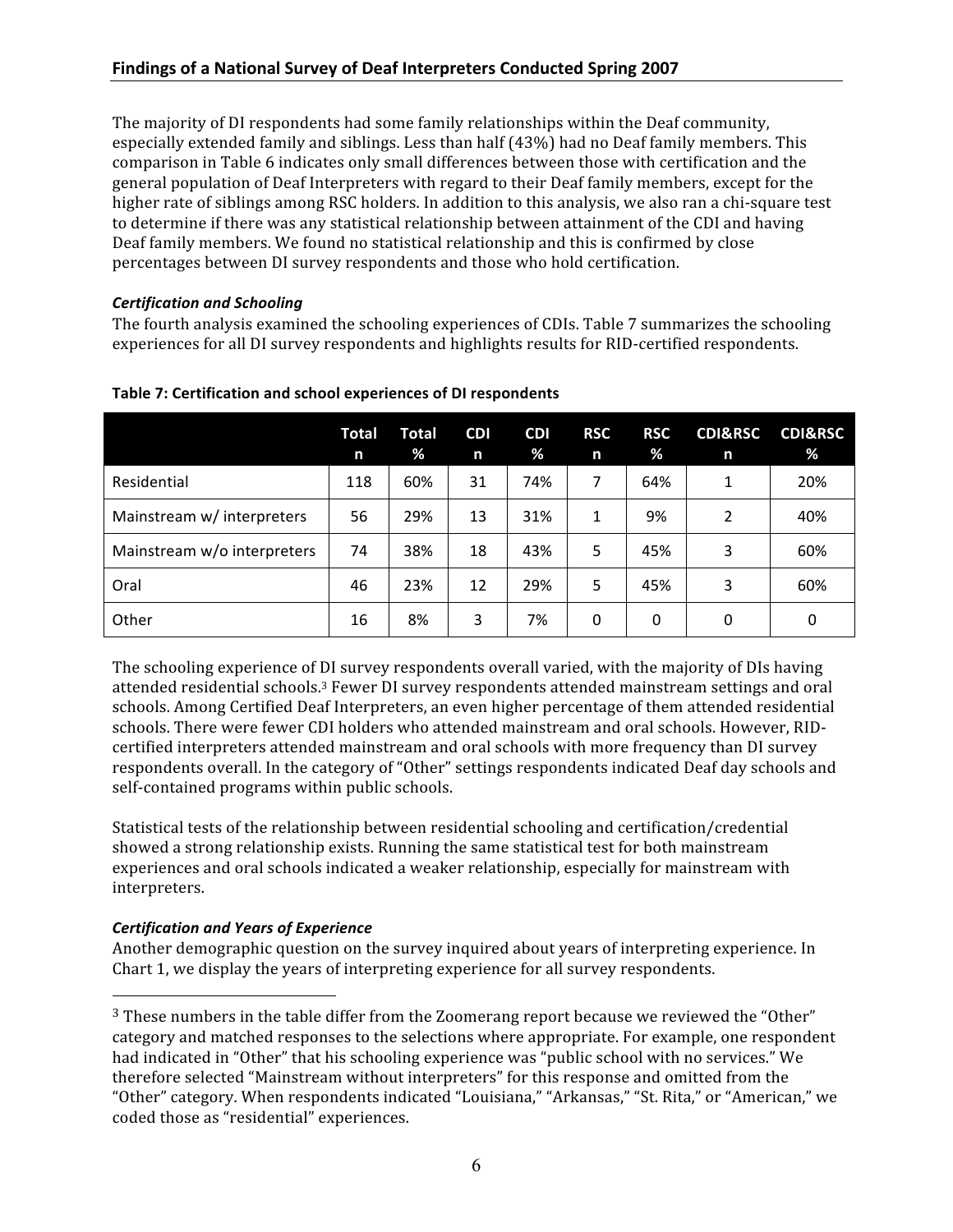Chart 1: Years of Interpreting Experience



The years of interpreting experience for DI survey respondents were almost equally spread for years three to fifteen. Those with the least experience (0-2 years) and those with the most experience (more than 15 years) each represent over 20% of the total. Overall, the years of interpreting experience were closely split between those with  $\leq 8$  years and those with  $\geq 9$  years. In fact, when we compare the ages of DI survey respondents, there was a close split between those who were 18-45 years of age and the remainder who were 46 years and older.

Years of interpreting experience and certification were found to be related. Table 8 compares the years of interpreting experience for all DI survey respondents to RID-certified respondents.

|                    | <b>Total</b><br>n | <b>Total</b><br>% | <b>CDI</b><br>n | <b>CDI</b><br>% | <b>RSC</b><br>n | <b>RSC</b><br>% | <b>CDI&amp;RSC</b><br>n | <b>CDI&amp;RSC</b><br>% |
|--------------------|-------------------|-------------------|-----------------|-----------------|-----------------|-----------------|-------------------------|-------------------------|
| $0 - 2$ years      | 45                | 23%               | 7               | 17%             | 0               | 0               | $\mathbf 0$             | $\mathbf 0$             |
| $3 - 5$ years      | 22                | 11%               | 4               | 10%             | 0               | 0               | 0                       | 0                       |
| $6 - 8$ years      | 21                | 11%               | 4               | 10%             | 1               | 9%              | $\mathbf 0$             | $\Omega$                |
| 9 - 11 years       | 25                | 13%               | 9               | 21%             | 1               | 9%              | $\mathbf 0$             | 0                       |
| 12 - 15 years      | 23                | 12%               | 8               | 19%             | 1               | 9%              | $\mathbf 0$             | 0                       |
| More than 15 years | 48                | 24%               | 10              | 24%             | 8               | 73%             | 5                       | 100%                    |

Table 8: Certification and years of interpreting experience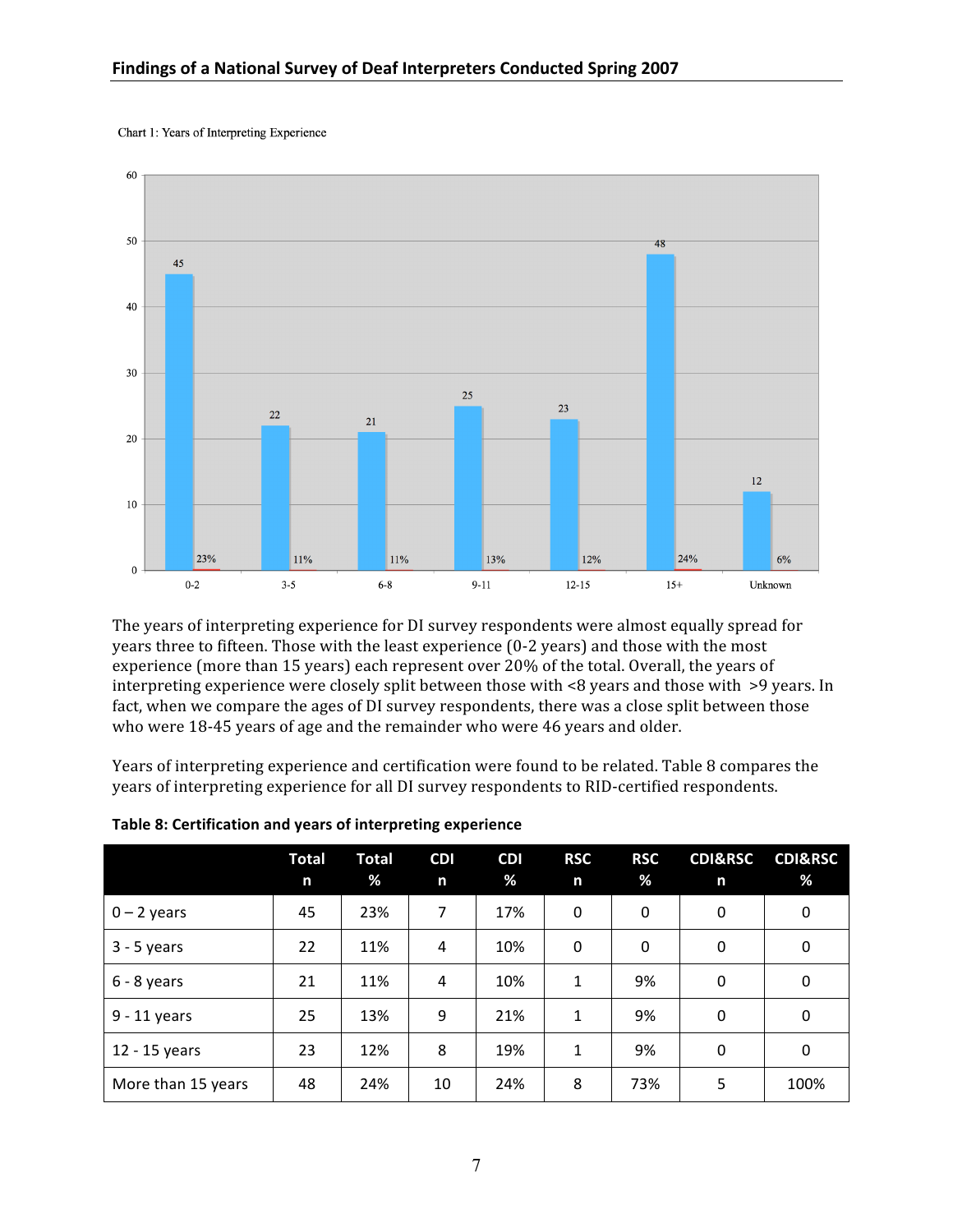| Not indicated | $\sim$<br>∸∸ | 6%   |    |      |    |      |   |      |
|---------------|--------------|------|----|------|----|------|---|------|
| Total         | 196          | 100% | 42 | 101% | ᆠᅶ | 100% | ۔ | 100% |

Thirty-seven percent of the CDIs reported having eight or fewer years of experience, compared to 45% of all Deaf Interpreters. Respondents with an RSC or both CDI and RSC tend to be more experienced than CDI-only holders and overall respondents, in general. This is likely due to CDI being a more recent certification. Looking more closely at the numbers of Deaf Interpreters with nine to more than fifteen years experience, it is apparent that the number of uncertified practitioners (i.e. Total n minus combined n for CDI, RSC, and CDI & RSC) still exceeds the number of all certified Deaf Interpreters by 28 percent.

## **EMPLOYMENT AND WORK CONTENT**

#### **Employment Status**

Based on responses to survey items regarding employment status, DI survey respondents typically work on a part-time basis in freelance situations, as shown in Table 9.

#### Table 9: Employment status of DI respondents

|           | <b>Total</b><br>n | <b>Total</b><br>% |
|-----------|-------------------|-------------------|
| Full time | 30                | 18%               |
| Part-time | 138               | 82%               |
|           |                   |                   |
| Staff     | 34                | 20%               |
| Freelance | 135               | 80%               |

The majority of respondents who worked on a full-time basis were in staff roles. Consequently, the part-timers were primarily freelancing.

#### **Work Settings**

DI respondents were asked to check all of the settings in which they worked at the time of the survey. Table 10 lists those varied contexts.

#### Table 10: Work situations for DI respondents

|                          | Total<br>n | Total<br>% |
|--------------------------|------------|------------|
| Social services          | 95         | 48%        |
| Medical appointments     | 94         | 48%        |
| <b>Business meetings</b> | 81         | 41%        |
| VR/Workplace             | 75         | 38%        |
| Legal proceedings        | 73         | 37%        |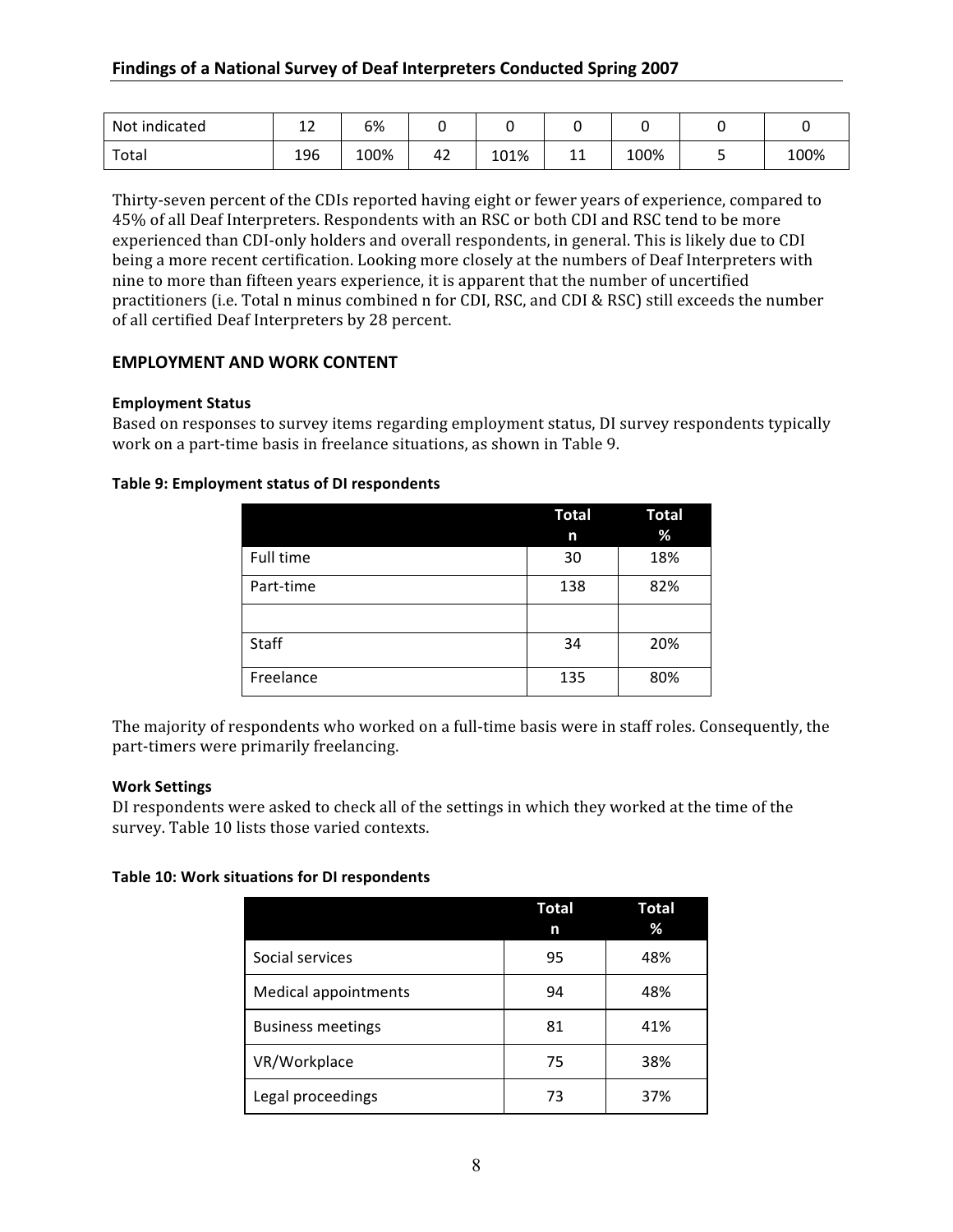| Mental health, community  | 72 | 37% |
|---------------------------|----|-----|
| Mental health, in patient | 61 | 31% |
| Multicultural consumers   | 62 | 32% |
| Prof conferences          | 45 | 23% |
| K-12 education            | 43 | 22% |
| Substance abuse meetings  | 44 | 22% |
| Postsecondary education   | 39 | 20% |
| <b>Performing Arts</b>    | 35 | 18% |
| Religious services        | 29 | 15% |
| Other                     | 43 | 22% |

Social services and medical appointments were the two most common work situations for all DI respondents. The "Other" category selected by 22% of DI respondents included Deafblind camps/events and video relay services.

The survey asked respondents to complete this sentence "The majority of my work involves..." and could choose one of the four categories listed. Even when respondents selected the "majority" of their work content, there was still quite a bit of variation, as indicated in Table 11.

|               | <b>Total</b><br>n | <b>Total</b><br>% |
|---------------|-------------------|-------------------|
| Legal         | 30                | 15%               |
| Mental health | 29                | 15%               |
| Medical       | 23                | 12%               |
| Other         | 80                | 41%               |
| No response   | 34                | 17%               |

Table 11: Majority of work content for DI respondents

Specific categories selected were legal  $(15\%)$ , mental health  $(15\%)$  medical  $(12\%)$  and education (within "Other") (16%). One respondent emphasized that "they [content categories] all break down to be about even," which may be due to the high percentage of freelance workers among these DI respondents.

## **Working in a Team or Alone**

One question sought to determine what percentage of Deaf Interpreters work alone as opposed to in tandem with a hearing ASL-English interpreter. Asked to indicate if they "work most often...a) alone, b) with a team, or c) other," 61% of respondents selected "with a team" and 29% selected "alone." In the "other" category for this item, respondents frequently specified that they worked both alone and with a team depending on the work setting. For example, DIs reported that they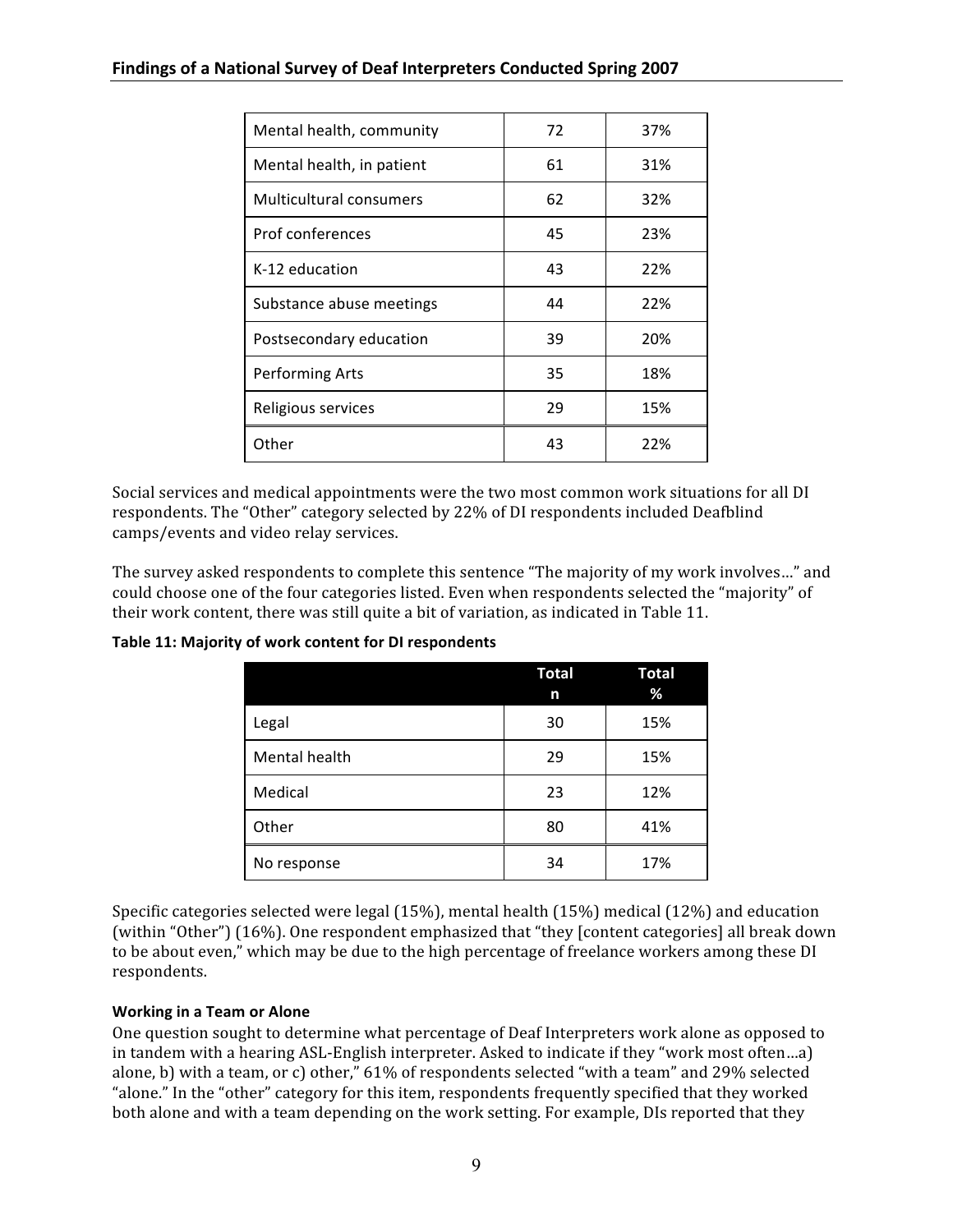worked alone for job training or text translations but worked as a team for medical settings. On the other hand, one respondent who selected "other" stated "I work alone (as CDI) with hearing team terps [sic]," while another respondent stated "Alone with hearing interpreters." In such cases, we recoded the responses as "with a team interpreter" for consistency. Nevertheless, it is clear that there were different understandings of what the survey intended by "alone," and the relatively high percentage of those who said they work alone warrants further investigation to learn about the situational factors that might drive decisions to work alone, such as settings, characteristics of Deaf consumers and other stakeholders, source language, and the interpreter's own communication abilities. Moreover, it would also be worth exploring the incidence and rationale for various team constellations such as Deaf-Hearing teams and teams of Deaf interpreters.

# **Referral of DIs**

With regard to the consumers served, the survey asked DI respondents "Who most often decides" that your interpreting services are needed?" DI respondents provided relative percentages for locating opportunities through Interpreter Referral Services, hiring agencies, Deaf consumers, or hearing interpreters. Table 12 summarizes those results.

|                                      | Avg % of Time |
|--------------------------------------|---------------|
| <b>Interpreter Referral Services</b> | 51%           |
| Deaf consumers                       | 42%           |
| Hiring agency                        | 40%           |
| <b>Hearing Interpreters</b>          | 32%           |

## **Table 12: Decision-makers for DI services**

The decision to bring in a DI was made by various sources. On average 51% of the time, referrals for a DI to interpret came from Interpreter Referral Services. DIs received referrals from hearing interpreters only 32% of the time. However, what is not discernable from the data is how frequently hearing interpreters initiate the referral by calling in to Interpreter Referral Services to request a Deaf Interpreter.

# **Job Related Injury**

Two additional items on the survey asked respondents about their experiences with physical injury and emotional trauma. Few DIs had experienced physical (9%) or emotional trauma (13%) as a result of their interpreting work. Again, there was no statistically significant difference in the reported experience of trauma between certified and non-certified deaf interpreters.

# Languages and Communication Forms Used by Deaf Interpreters

DI respondents were asked to indicate, from a list, all the forms of communication they used in their work. DI respondents reported using several different communication forms in their interpreting work. Table 13 displays all communication forms used by DI respondents.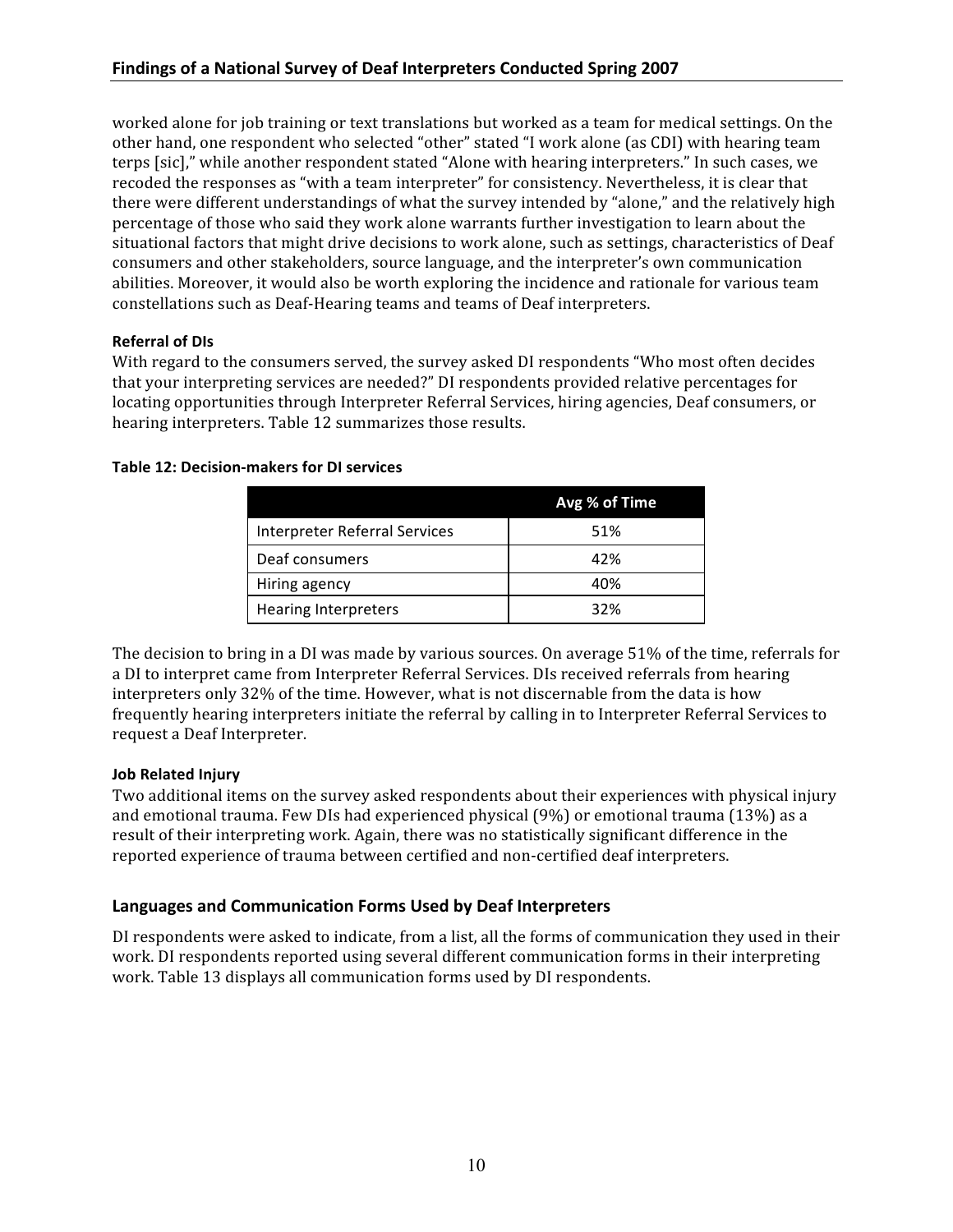|                                 | Total<br>n | <b>Total</b><br>℅ |
|---------------------------------|------------|-------------------|
| Visual-gestural communication   | 132        | 67%               |
| Low/close vision sign language  | 121        | 62%               |
| Tactile sign language           | 109        | 56%               |
| Translation from print material | 97         | 49%               |
| Trilingual interpreting         | 58         | 30%               |
| International sign language     | 36         | 18%               |
| Foreign sign language           | 35         | 18%               |
| Oral transliteration            | 15         | 8%                |
| Cued speech                     | 4          | 2%                |

#### Table 13: Communication forms that DIs use

Three of the communication forms are used by more than half of DI respondents – visual-gestural communication (67%), close or low vision signing (62%), and tactile sign language (56%). Visualgestural communication refers to the use of non-standard signs and gestures as a method of communicating with deaf individuals who are semi-lingual or a-lingual. Close or low vision and tactile forms of sign language are typically used with individuals who are Deafblind. Trilingual interpreting refers to the use of three languages in the setting. In trilingual settings, respondents indicated the third languages as Spanish, French, or Japanese. It is not clear, however, from the survey responses whether the DI respondents were using three languages themselves or were part of a team in which three languages were used. When respondents were asked to indicate which communication form they were required to use the most in their work, ASL and a combination of ASL and visual-gestural communication were most frequently selected.

## **DEAF CONSUMERS OF DEAF INTERPRETER SERVICES**

#### Working with Consumers who are Deaf-Sighted and Deafblind

Asked about the consumers they served, respondents indicated that the majority of their consumers are "American born" (79%) versus "Foreign-born" (21%) and 91% of these consumers are over age 16. The general demographic profile of DI respondents' consumers was adults aged 22-65 (58%) with educational levels of K-12 (64%). Respondents also described that most frequently/regularly their consumers are Caucasian/White (73%). This is not surprising given the fact that 88% of respondents were also Caucasian/White.

Twenty-seven percent of respondents indicated that the majority of their consumers were "Deafblind," while the remaining 73% stated that the majority of their consumers were "Deafsighted." In Table 13 above, 62% of DI respondents reported they work in low/close vision signing and 56% reported they worked in tactile signing, both common approaches to Deafblind interpreting. For this item, respondents could only check one. Given that such high percentages of DI respondents used communication forms common to Deafblind interpreting, but only a smaller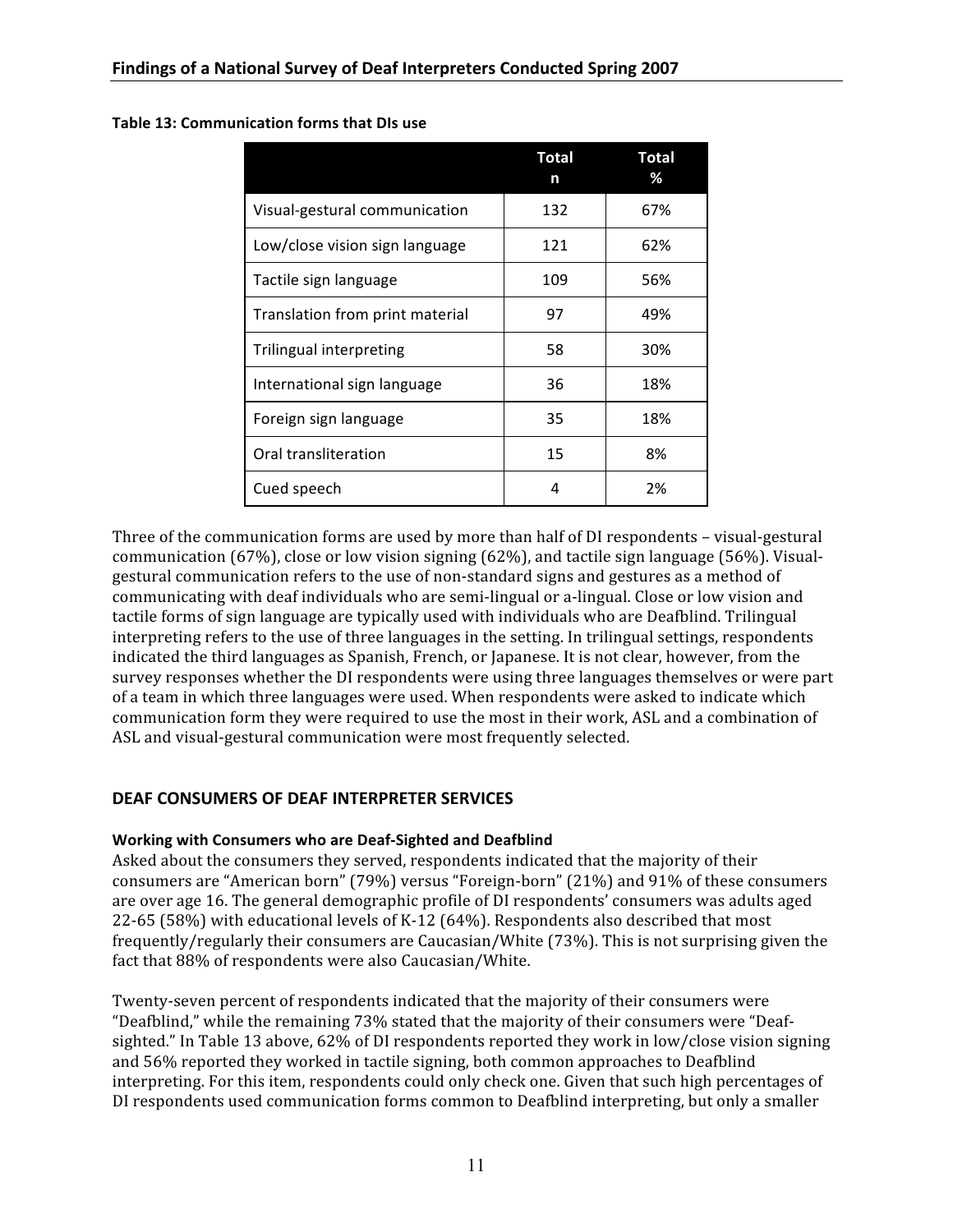proportion indicated that they worked with these consumers, it is likely that those who indicated that the majority of their consumers were Deaf-sighted still interpreted for some consumers who were Deafblind.

Table 14 shows the regional distribution of all DI respondents, including a regional breakout of those who worked with Deafblind consumers and of those who worked with Deaf-sighted consumers.

|               | % of Total<br><b>Respondents</b> | % of All Respondents<br><b>Serving Deafblind</b><br><b>Consumers</b> | % of All Respondents<br><b>Serving Deaf-Sighted</b><br><b>Consumers</b> |
|---------------|----------------------------------|----------------------------------------------------------------------|-------------------------------------------------------------------------|
| <b>CATIE</b>  | 13%                              | 13%                                                                  | 14%                                                                     |
| <b>GURIEC</b> | 28%                              | 28%                                                                  | 27%                                                                     |
| <b>MARIE</b>  | 11%                              | 24%                                                                  | 7%                                                                      |
| <b>NURIEC</b> | 26%                              | 15%                                                                  | 29%                                                                     |
| <b>WRIEC</b>  | 21%                              | 20%                                                                  | 23%                                                                     |

#### Table 14: Regional distribution of consumers

According to Table 14, twenty-eight percent of all DI respondents who worked with Deafblind consumers and twenty-seven percent of those who worked with Deaf-sighted consumers were located in the GURIEC region. Like the percentages for the CATIE and WRIEC regions, the GURIEC figures indicate a fairly equal distribution of work between Deafblind and Deaf-sighted consumers. Compare these figures to MARIE's, where we find twenty-four percent of all those with Deafblind consumers although the relative proportion of all DI respondents was only eleven percent. On the other hand in the NURIEC region, there was less work with Deafblind consumers relative to the region's higher share of DI respondents overall.

## **Other Characteristics of Consumers**

Another item on the survey asked respondents, "How often are you called to interpret?" for certain consumers. Table 15 summarizes the frequency for types of consumers that DIs interpreted for.

|                                                                  | <b>Never</b> | Rarely | <b>Occasionally</b> | <b>Regularly</b> | <b>Frequently</b> |
|------------------------------------------------------------------|--------------|--------|---------------------|------------------|-------------------|
| Consumer uses a foreign sign<br>language                         | 35%          | 31%    | 22%                 | 7%               | 6%                |
| Consumer has little or no language                               | 14%          | 23%    | 36%                 | 15%              | 12%               |
| Consumer is a monolingual ASL<br>user (i.e. has limited English) | 6%           | 11%    | 31%                 | 30%              | 22%               |
| Consumer has mental retardation                                  | 35%          | 29%    | 25%                 | 8%               | 4%                |
| Consumer has mental illness                                      | 26%          | 22%    | 29%                 | 16%              | 6%                |
| Consumer has dementia or<br>Alzheimer's                          | 71%          | 20%    | 6%                  | 2%               | 1%                |
| Consumer is Deafblind                                            | 16%          | 26%    | 23%                 | 16%              | 18%               |

#### Table 15: Consumer types that DIs serve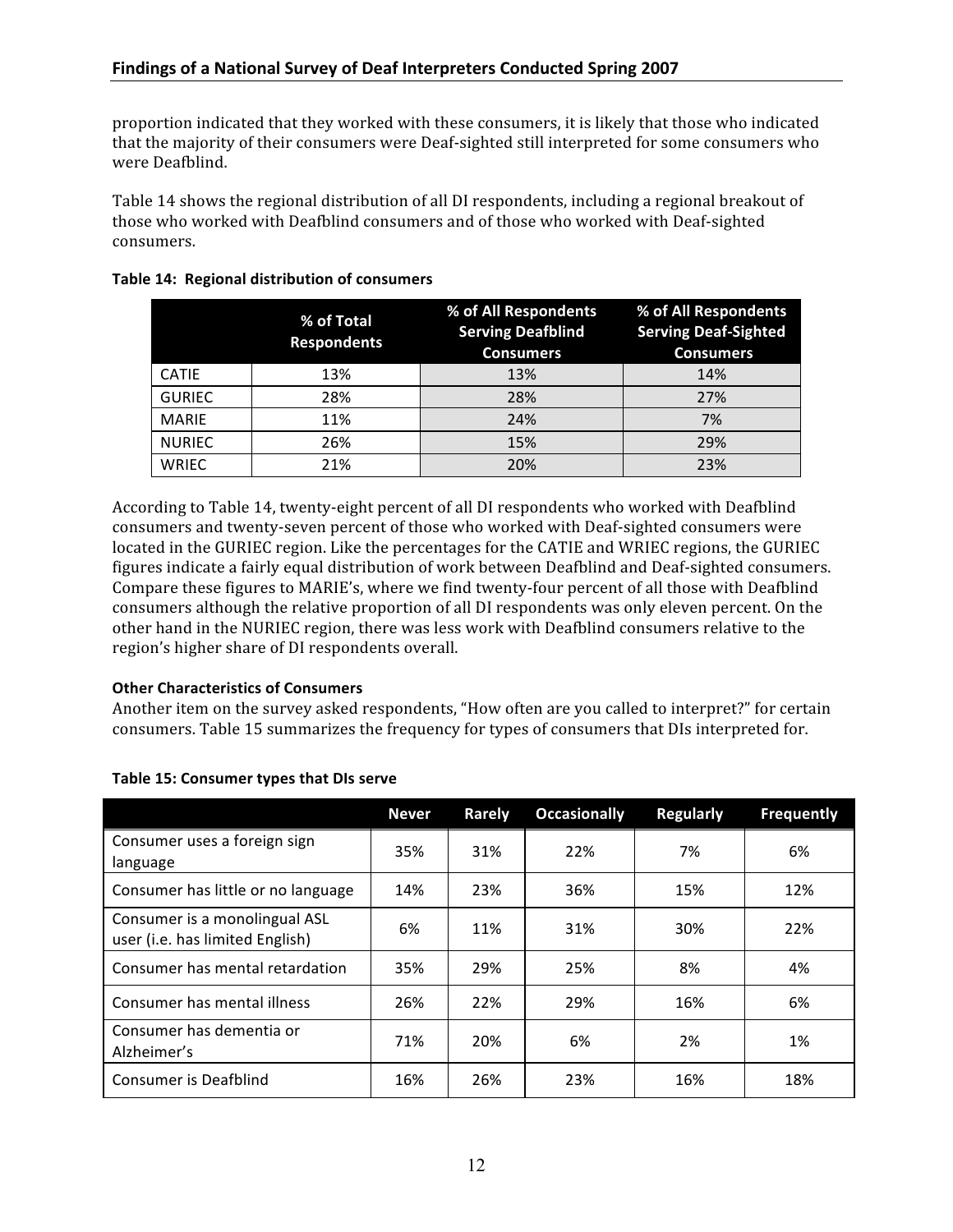Table 15 shows that the most frequent/regular occurrence for DIs respondents to interpret was on behalf of consumers who are monolingual ASL users (52%) or Deafblind (34%). The majority of DI respondents (71%) "never" interpreted for consumers with dementia or Alzheimer's. Only about 13% of DI respondents worked with consumers who were over 65 years of age, which may explain the small frequency of consumers with dementia or Alzheimer's (which is most often associated with seniors).

#### PROFESSIONAL DEVELOPMENT NEEDS

#### **Willingness to Relocate or Study Online**

The survey asked about the willingness of DIs to relocate for or participate online in professional development experiences. Survey respondents were overwhelmingly willing to participate in online training, with 82% indicating that they would do so. They were far more interested in online training than in relocating for training. Only 41% of respondents were willing to relocate for interpreter training.

#### **Desired Length of Training**

More specific questions about professional development needs asked respondents to indicate the length of training they are most interested in. Table 16 highlights the desired lengths of training sessions.

| Preferred Length of Training |         |                    |  |  |  |
|------------------------------|---------|--------------------|--|--|--|
|                              | Total % | % RID<br>certified |  |  |  |
| 1-2 day workshops            | 55%     | 33%                |  |  |  |
| Individual courses           | 28%     | 15%                |  |  |  |
| In-depth program (1-2 years) | 17%     | 50%                |  |  |  |

## Table 16: Desired length of training

The fact that so few DI respondents preferred an "in-depth program" is consistent with the limited interest expressed in relocating for interpreter training. It is also consistent with the fact that respondents knew that an in-depth program was not an employment requirement. It is surprising to see that only 28% of respondents preferred "individual courses" because those are the types of courses that would be most conducive to online training, in which 82% expressed an interest. However, it is possible that this question was misunderstood: "Individual courses" might have been understood to mean "individualized course", i.e. "a course for me alone."

When we cross-referenced the educational level for those indicating certain preferences for the length of training, we found that those who were most interested in "in-depth program" had already completed a Masters degree. Likewise, half of those interested in an in-depth program were already RID-certified.

## **Professional Development Needs**

Respondents were asked about the training area of highest interest to them. Table 17 displays their responses.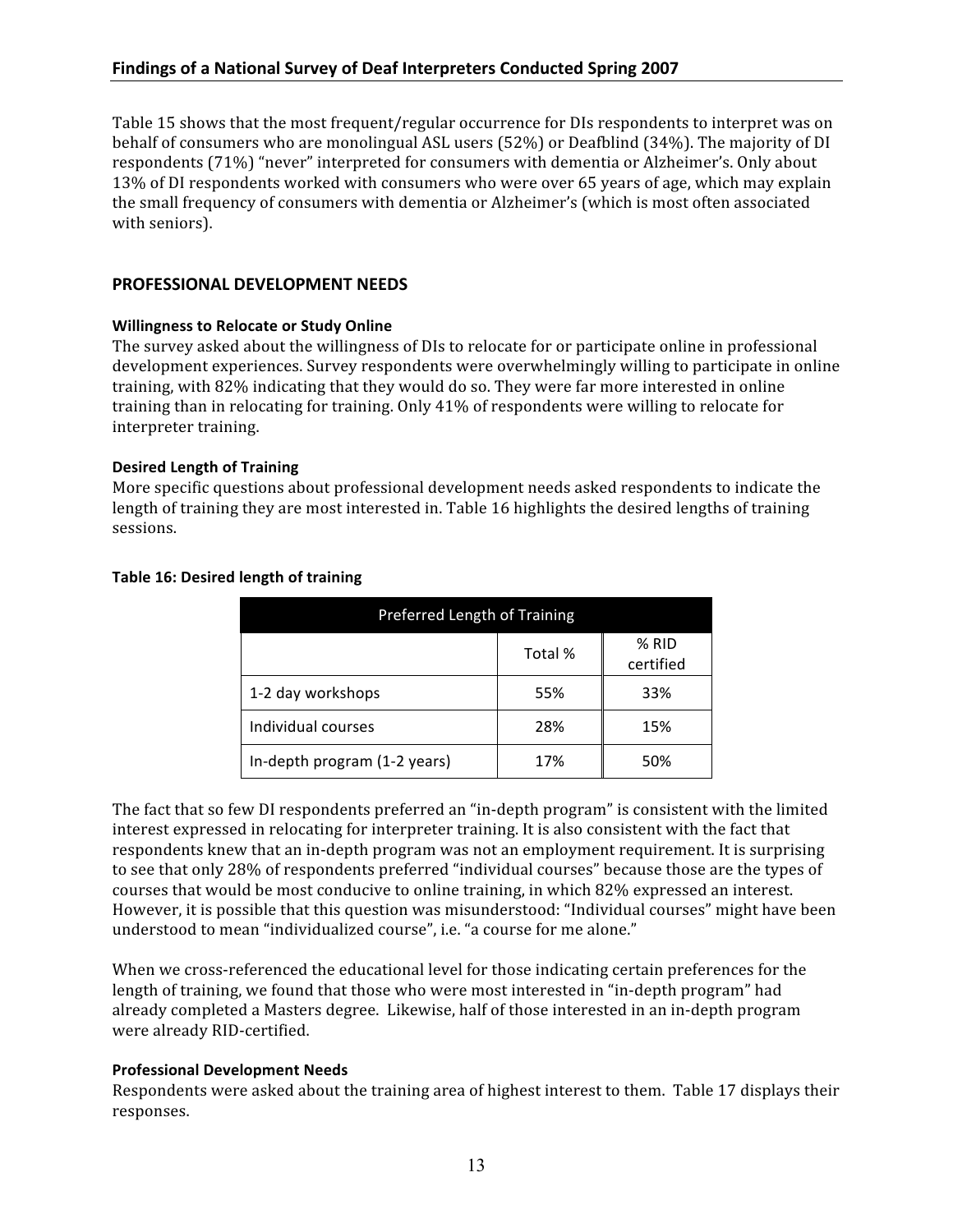# Table 17: Training area of most interest

| <b>Interpreter Training area of interest</b> |     |                    |  |  |
|----------------------------------------------|-----|--------------------|--|--|
| Total %                                      |     | % RID<br>certified |  |  |
| Specialty training                           | 58% | 33%                |  |  |
| General interpreter education                | 27% | 31%                |  |  |
| Interpreter teacher training                 | 15% | 22%                |  |  |

Most respondents were interested in specialty training (58%). Table 18 summarizes respondents' desired specialty training areas and highlights (shades) the top areas of need.

#### Table 18: Further training needed to support DIs

|                                                              | 1<br>No Need | $\overline{2}$ | 3   | 4   | 5<br>High<br>Need |
|--------------------------------------------------------------|--------------|----------------|-----|-----|-------------------|
| Conference                                                   | 20%          | 18%            | 23% | 18% | 21%               |
| Consumer language assessment                                 | 14%          | 16%            | 27% | 21% | 22%               |
| Deafblind interpreting                                       | 18%          | 19%            | 27% | 16% | 19%               |
| Education, K-12                                              | 35%          | 18%            | 19% | 12% | 16%               |
| Education, college/university                                | 35%          | 22%            | 17% | 11% | 15%               |
| Ethical decision-making                                      | 16%          | 18%            | 22% | 19% | 25%               |
| International sign language                                  | 18%          | 14%            | 23% | 21% | 24%               |
| Interpreting process                                         | 11%          | 14%            | 24% | 24% | 28%               |
| Legal                                                        | 12%          | 9%             | 20% | 21% | 38%               |
| Medical                                                      | 8%           | 7%             | 22% | 28% | 34%               |
| Mental health                                                | 10%          | 9%             | 21% | 31% | 29%               |
| Mentorship                                                   | 12%          | 12%            | 24% | 22% | 30%               |
| Interpreting with multicultural<br>consumers                 | 11%          | 11%            | 23% | 25% | 31%               |
| Performing arts events                                       | 30%          | 18%            | 21% | 13% | 17%               |
| Professional or business meetings,<br>conferences, trainings | 22%          | 15%            | 25% | 20% | 18%               |
| Religious services                                           | 50%          | 17%            | 15% | 9%  | 9%                |
| Social services                                              | 19%          | 14%            | 23% | 21% | 23%               |
| Substance abuse meetings, treatment                          | 14%          | 14%            | 28% | 19% | 24%               |
| Visual-gestural communication                                | 14%          | 13%            | 23% | 27% | 23%               |
| VR/work place/job training                                   | 21%          | 16%            | 28% | 20% | 16%               |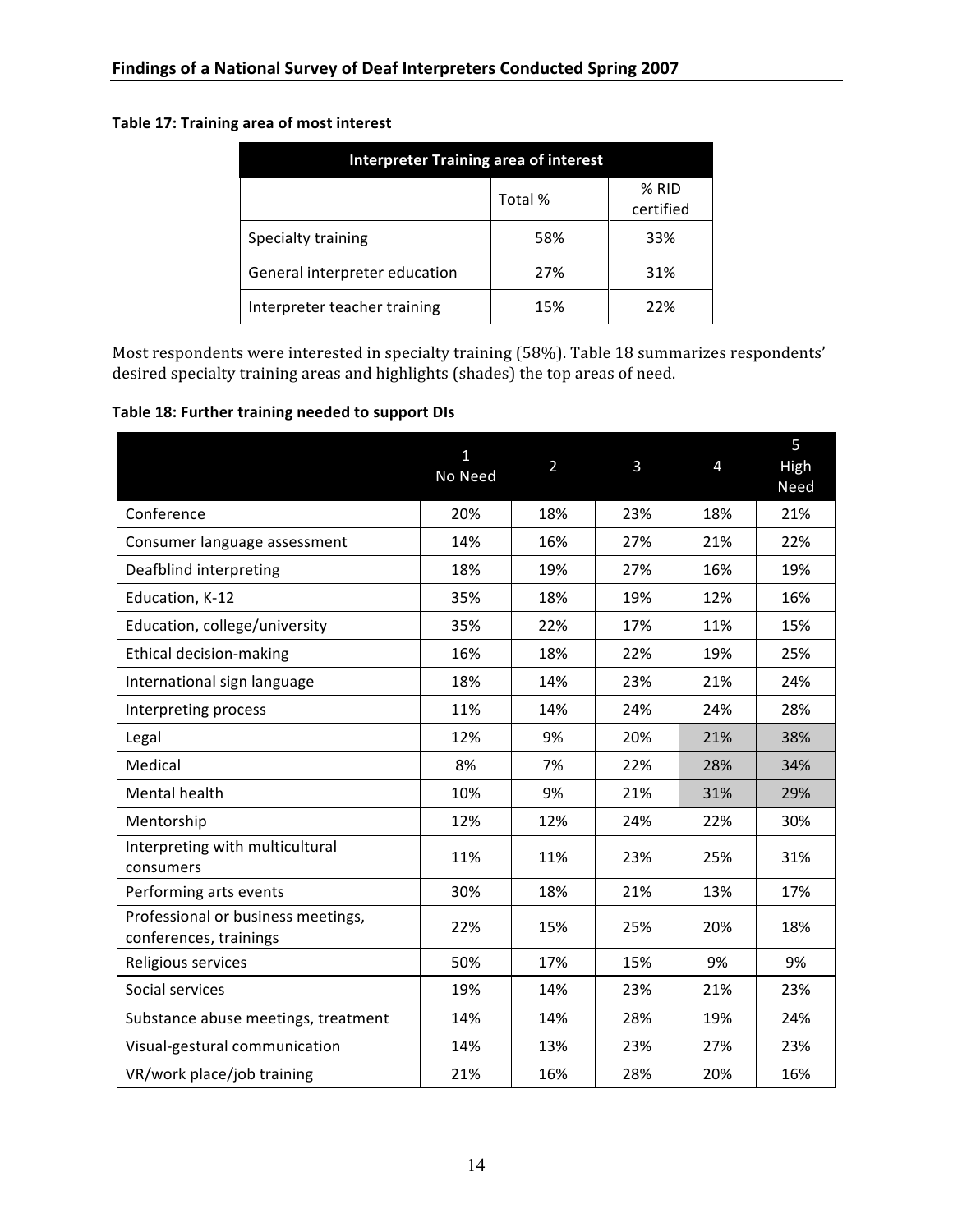When we combine responses of columns 4 and 5 to highlight the top areas of need, medical  $(62\%)$ , mental health (60%), and legal (59%) are the highest need areas. Half of respondents indicated "no need" for training in religious services. This expression is consistent with only 15% of DI respondents working in religious settings (see Table 10).

# **Deaf Interpreters as Educators**

Respondents were asked if they provided training for Deaf Interpreters and 40% of all respondents responded "Yes." Table 19 shows the forms of training provided by survey respondents.

|                                      | Total<br>n | <b>Total</b><br>% | <b>CDI</b><br>n | <b>CDI</b><br>% | <b>RSC</b><br>n | <b>RSC</b><br>% | <b>CDI&amp;RSC</b><br>n | <b>CDI&amp;RSC</b><br>% |
|--------------------------------------|------------|-------------------|-----------------|-----------------|-----------------|-----------------|-------------------------|-------------------------|
| Short Term<br>Workshops              | 54         | 72%               | 13              | 31%             | 4               | 36%             | 2                       | 40%                     |
| Interpreting<br>Education<br>Program | 11         | 15%               | 0               | 0               | 2               | 18%             | 0                       | 0                       |
| Other                                | 10         | 13%               | $\overline{2}$  | 5%              | 1               | 9%              | 0                       | 0                       |

## Table 19: Settings for training provided for DIs by respondents

For those respondents who indicated that they already provided training for Deaf Interpreters, approximately 72% were doing so in short-term workshop settings. Of these 54 respondents who were providing short-term workshops, nineteen (35%) of them were RID-certified. "Other" alternate settings where DI respondents were providing training included weeklong summer courses and one-on-one sessions.

# **SUMMARY OF FINDINGS**

To the extent that this study has captured key characteristics of Deaf Interpreters and their work, we can offer the following profile:

- Deaf Interpreters are most commonly Deaf (as opposed to Hard of Hearing), female, and Caucasian/White, Deaf Interpreters tend to have some Deaf family member(s) and/or residential school experience. This would account at least in part for the linguistic and cultural knowledge and abilities present in Deaf Interpreters.
- The majority of Deaf Interpreters are college educated: Over half hold a Bachelors degree or  $\bullet$ higher; nearly 35% hold Masters degrees.
- The majority of working Deaf Interpreters including most who have greater than nine years interpreting experience - are not certified by the RID. Those who do hold certification hold master's degrees at a rate higher than those who are not.
- Deaf Interpreters work in all regions of the United States, but use of Deaf Interpreters is most prevalent along the eastern seaboard and in the western region. The majority works part-time,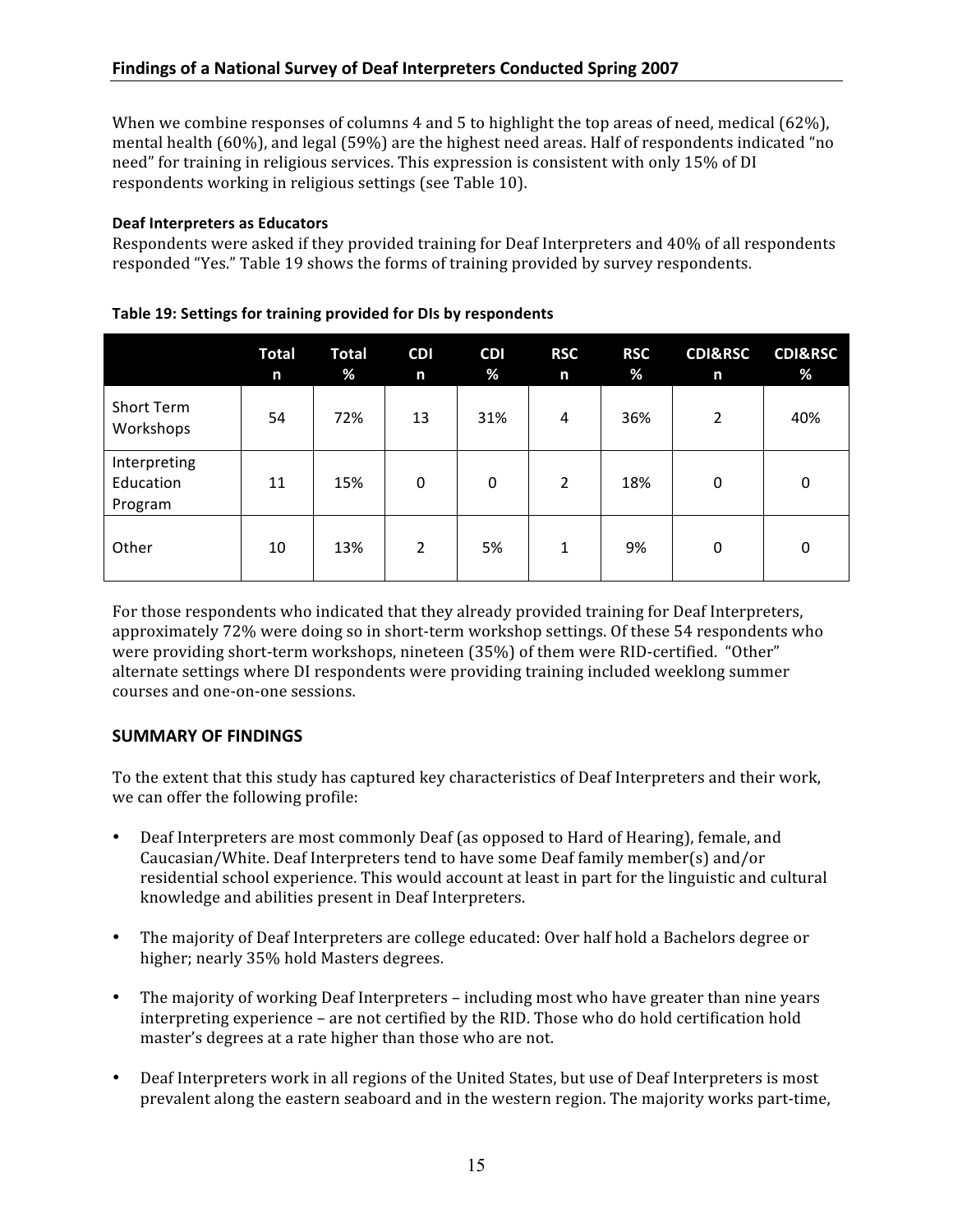on a freelance basis, receiving assignments most often from interpreter referral services. The vast majority of Deaf Interpreter services are provided as a member of a team, working in tandem with a hearing interpreter.

- While Deaf Interpreters work across the gamut of interpreting settings, they are seen most frequently in social services, medical appointments, business meetings, VR/workplace settings, legal proceedings, and community mental health settings.
- The most common language/communication forms used by Deaf Interpreters are ASL, visualgestural communication, and close or low vision and tactual signing used with individuals who are Deafblind. Sight translation from printed text is also a common task for many Deaf Interpreters.
- The general demographic profile of the consumer of DI services is that of a Caucasian/White, American-born adult aged 22-65 with educational levels of K-12. The majority of consumers are monolingual ASL users with limited English proficiency. If the Deaf Interpreter lives in the states served by the Mid-America Regional Interpreter Education Center, s/he is more likely to work primarily with individuals who are Deafblind than if s/he lives in the region served by the Northeastern University Regional Interpreter Education Center. Deaf Interpreters in other regions of the U.S. tend to see fairly balanced distributions of Deafblind and Deaf-sighted consumers.
- Deaf Interpreters tend not to have had formal interpreting education. Among Deaf Interpreters who have computer access, a large percentage would be willing to participate in interpreting education activities via the Internet. Short-term training is preferred over individual courses and longer-term (1-2 years) training. There is also interest in mentorship. Priority areas of training in order of preference are: Legal, medical, mental health, and interpreting with multicultural consumers.
- There is a large number of Deaf Interpreters providing training for others without the benefit of certification or educator training.

# RECOMMENDATIONS FOR FUTURE SURVEY/DATA COLLECTION

Just as this survey provided a good deal of descriptive information on the Deaf Interpreter, it also raised a number of questions worthy of further consideration:

- We noted that this online survey drew respondents who had computer access. The NCIEC Deaf Interpreter Work Team is planning face-to-face focus groups to gather additional perspectives.
- Responses to our question about working as a team vs. working alone were puzzling. It was unclear whether respondents were envisioning Deaf-Hearing interpreter teams or teaming among two or more Deaf Interpreters. How "team" was envisioned influenced whether respondents saw themselves working alone or not. This question should be revisited in a future study and information should be gathered about the personal and situational factors involved in working solo, as a member of a Deaf-Hearing team, and as part of a team of Deaf interpreters.
- Several questions brought out issues surrounding certification testing for Deaf Interpreters. For example, the majority of interpreter respondents were uncertified despite many years of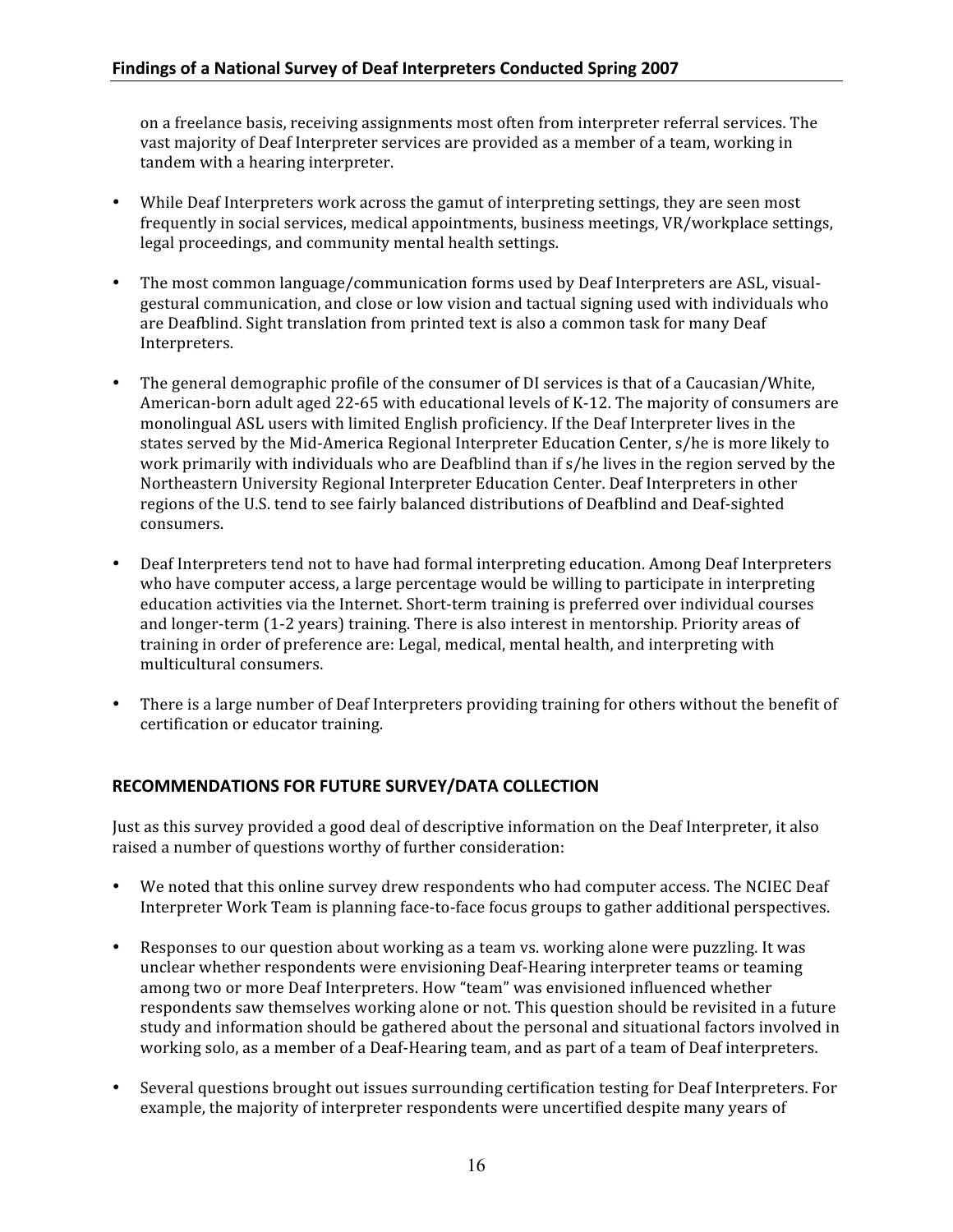interpreting experience. Those that held the CDI were more likely to hold a Masters degree than respondents overall. Some respondents reported having failed the CDI test more than once. To the extent that these are commonplace among CDI test candidates, the test content and structure should be revisited to ensure that the test reflects the knowledge and experiences of Deaf Interpreters working successfully in the field.

The NCIEC is currently involved in conducting a number of needs assessments of interpreter  $\bullet$ practitioners, interpreting education programs, vocational rehabilitation service providers, and Deaf consumers. A comprehensive comparative study of results of all of the needs assessments, including data from this current study, should be undertaken.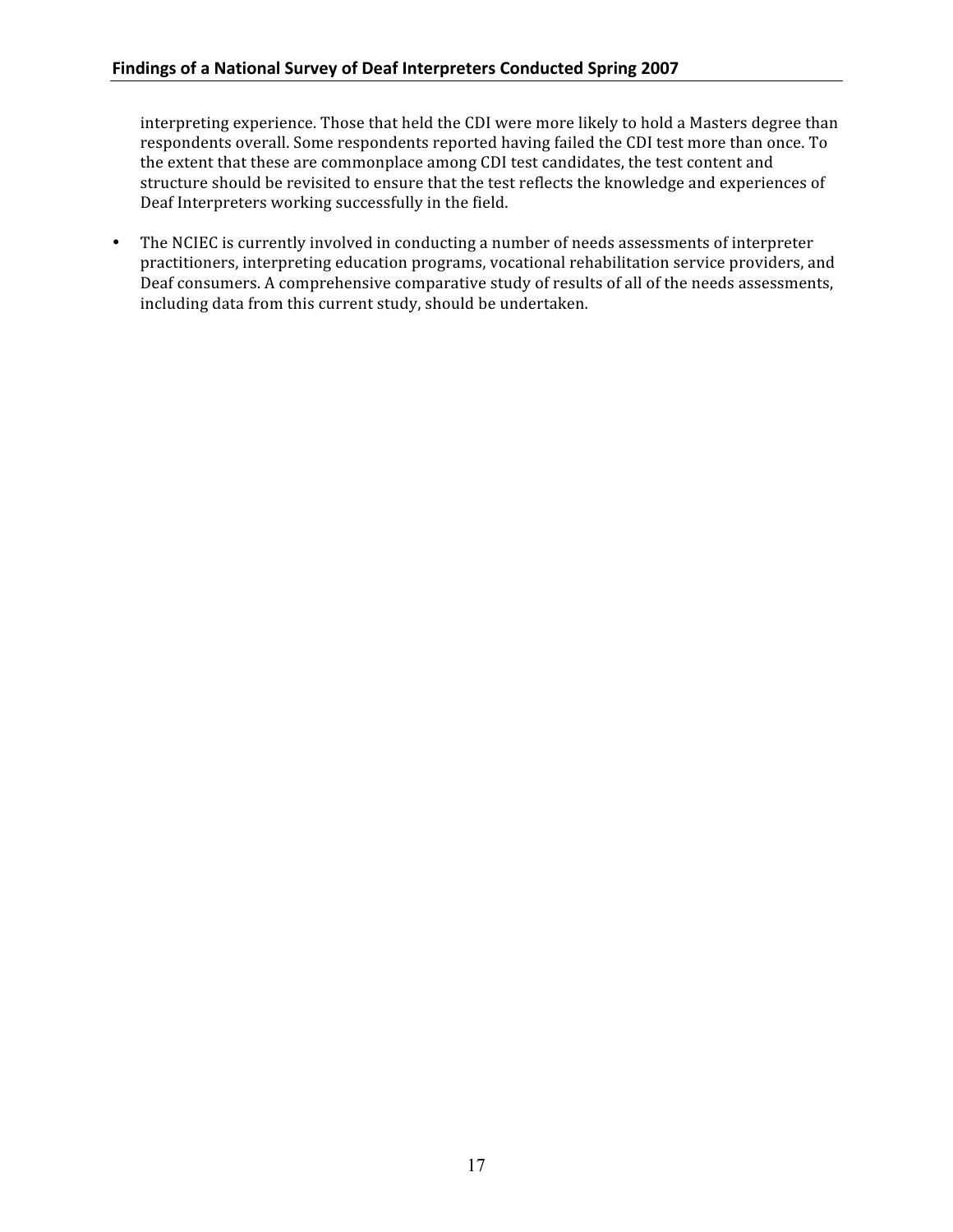**APPENDIX** 

# NATIONAL SURVEY OF DEAF INTERPRETERS QUESTIONNAIRE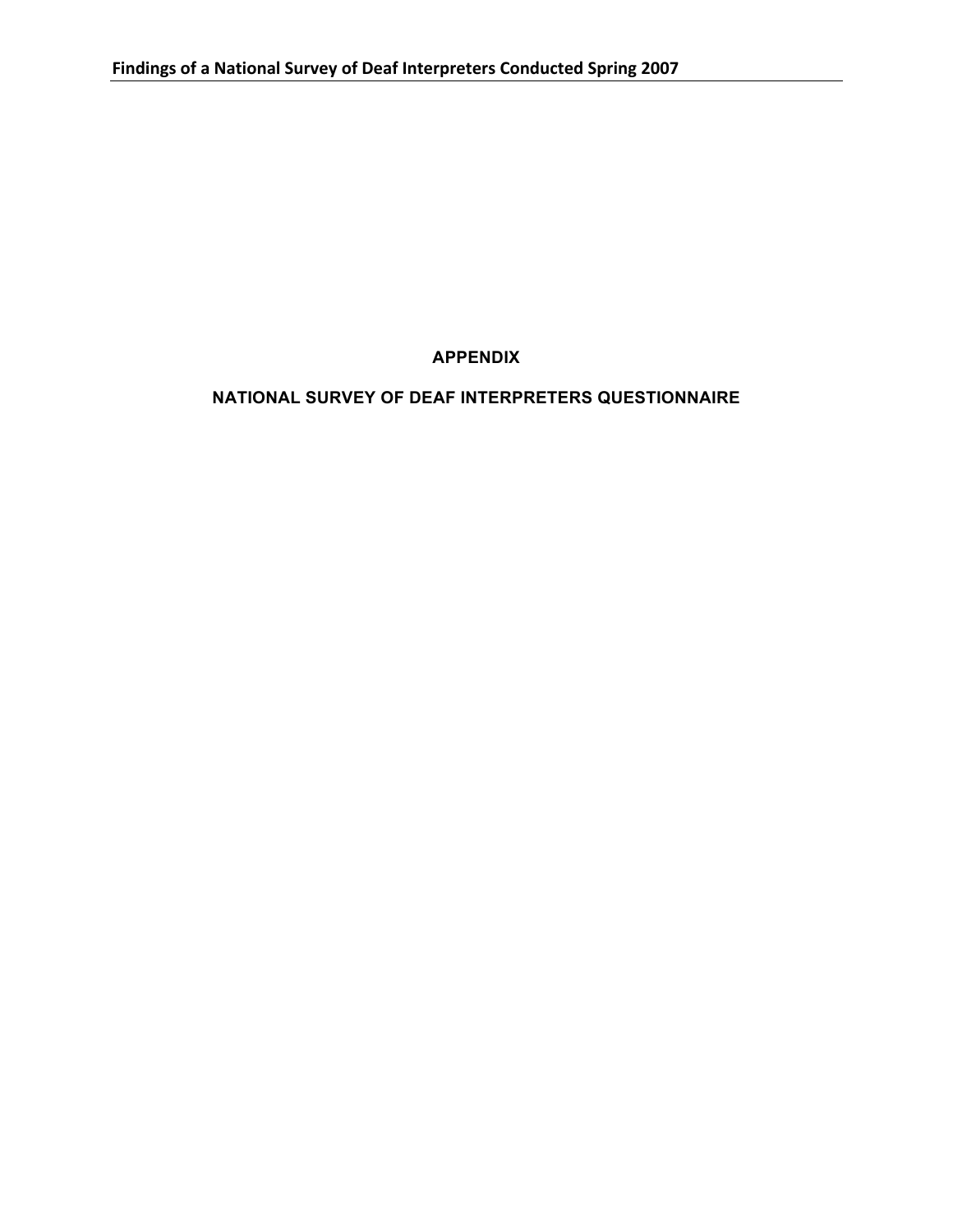# National Survey of Deaf Interpreters

Thank you for taking this survey. It consists of three sections, and should take you about 15-20 minutes to complete.

|                | <b>Section I: About You</b>                                                                                                                                                                          |
|----------------|------------------------------------------------------------------------------------------------------------------------------------------------------------------------------------------------------|
| 1              | Gender:<br>÷                                                                                                                                                                                         |
| $\overline{2}$ | $I$ am:<br>÷                                                                                                                                                                                         |
| 3              | Age:<br>$\div$                                                                                                                                                                                       |
| 4              | Ethnicity:<br>Caucasian/White<br>African American/Black (non-Hispanic)<br>American Indian/Native American/Alaskan Native<br>Hispanic/Latino<br>Asian<br>Prefer not to state<br>Other, please specify |
| 5              | Where do you currently live? (state)<br>÷                                                                                                                                                            |
| 6              | Native Language(s)?                                                                                                                                                                                  |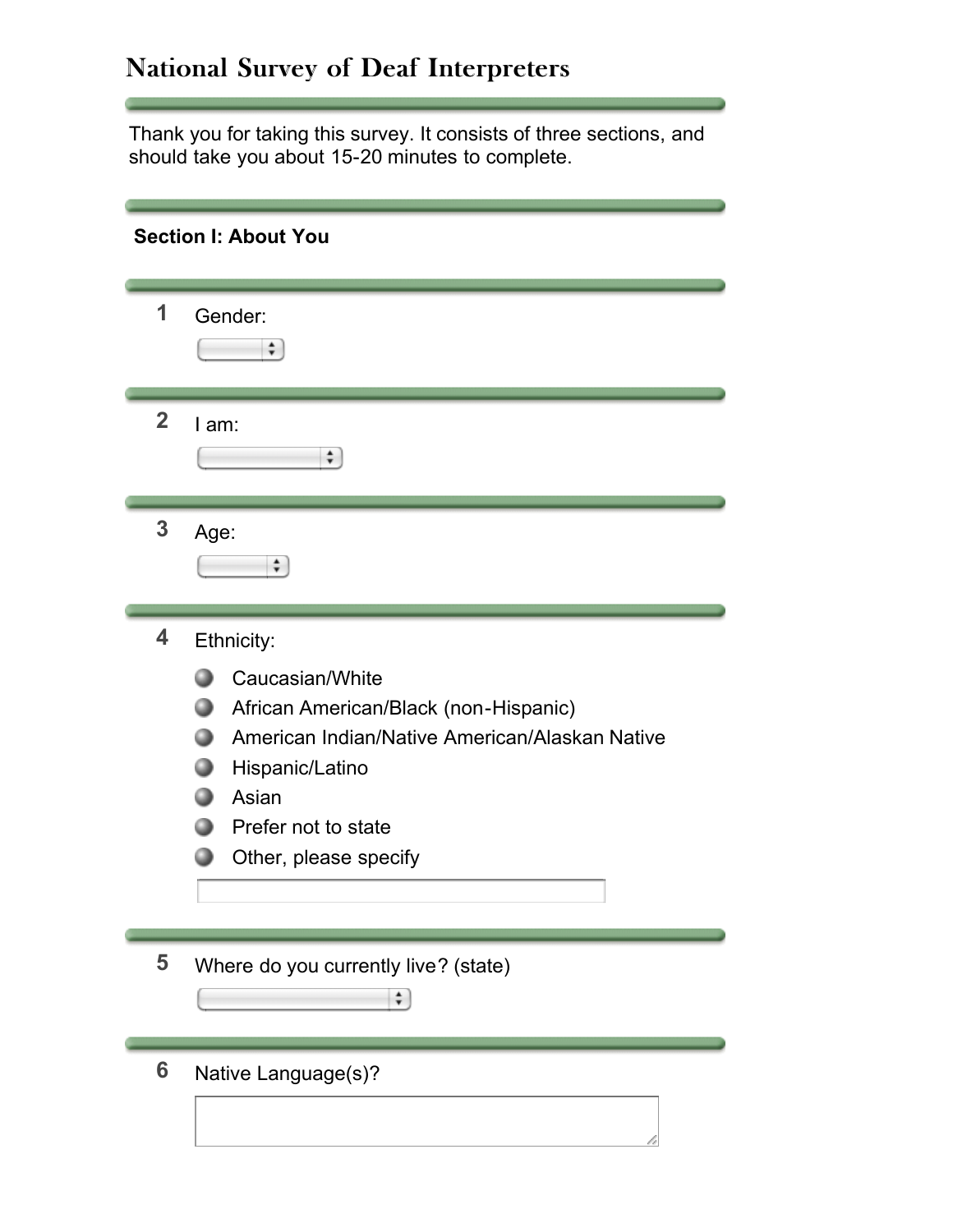**7** Deaf family members? (check all that apply)

- Parents
- Siblings
- Extended Family
- None
- **8** School Experiences:
	- Residential School
	- Mainstream with interpreters
	- Mainstream without interpreters
	- Oral School
	- Other, please specify
- **9** Level of education (check highest degree earned or in progress):
	- **High School completed**
	- **Associates Degree completed**
	- **Bachelors Degree completed**
	- **Masters Degree completed**
	- **Doctoral Degree completed**
	- **High School in progress**
	- **Associates Degree in progress**
	- **Bachelors Degree in progress**
	- **Masters Degree in progress**
	- **D** Doctoral Degree in progress

**10** What is your Major or educational discipline?

**11** Have you completed an interpreter training program?

YES NO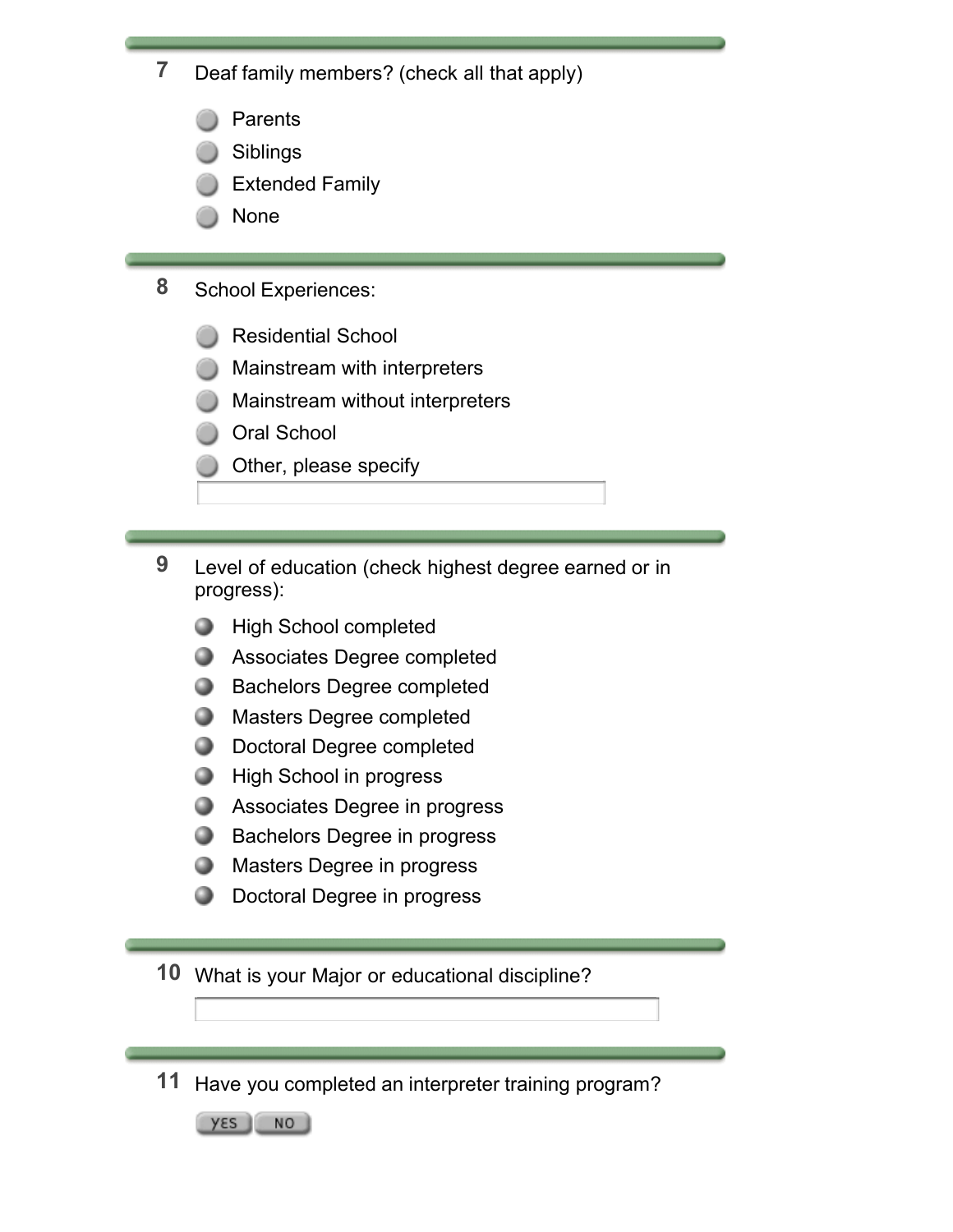|  | If ves. |
|--|---------|
|--|---------|

| Which one?                      |  |
|---------------------------------|--|
| Completion date:                |  |
| Degree/Certificate<br>Attained: |  |

**13** Professional certifications/credentials you hold:

|    | <b>CDI</b><br><b>RSC</b><br><b>ASLTA</b><br>Other, please specify |  |
|----|-------------------------------------------------------------------|--|
| 14 | Number of years interpreting experience:<br>÷                     |  |
|    | Please click Submit to continue on to Section II                  |  |
|    | <b>SUBMIT</b>                                                     |  |
|    | Survey Page 1                                                     |  |
|    | <b>National Survey of Deaf Interpreters</b>                       |  |
|    | <b>Section II: About Your Work</b>                                |  |
| 15 | Current interpreting work is (check one):                         |  |
|    | Full-time<br>Part-time                                            |  |
|    |                                                                   |  |
|    | 16 Current interpreting work is (check one):                      |  |
|    | <b>Staff</b>                                                      |  |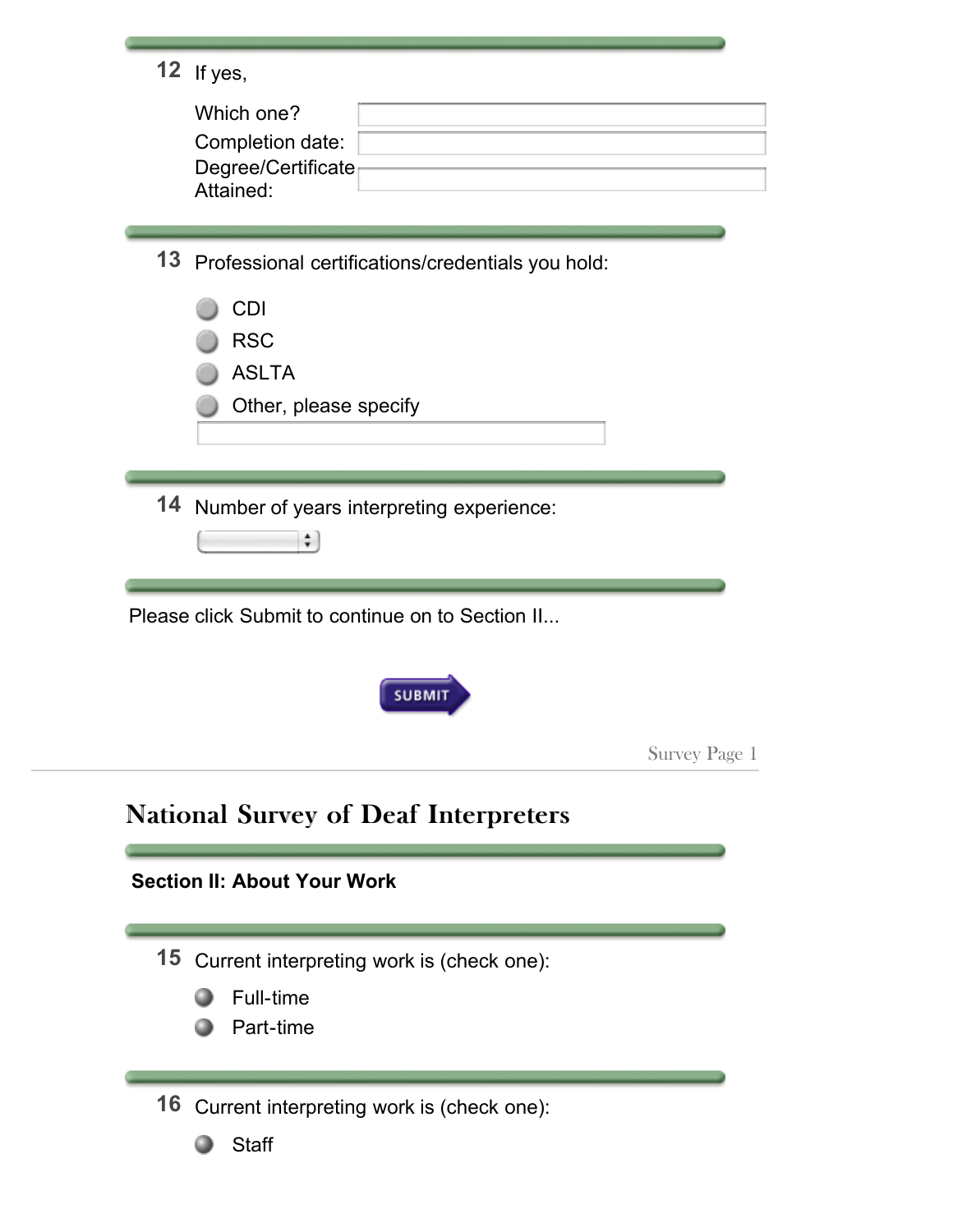

- **17** Check all of the situations in which you work:
	- Professional conference
	- **Education, K-12 settings**
	- Education, college/university
	- Legal proceedings
	- **Medical appointments, procedures**
	- **Mental health in-patient**
	- **Mental health, community**
	- **Multicultural consumers**
	- **Performing arts events**
	- Professional or business meetings, conferences, trainings
	- Religious services
	- Social services
	- Substance abuse meetings, treatment
	- VR/Work place/job training
	- Other, please specify

# **18 Content:**

The majority of my work involves (please choose one):

- Legal .
- **Mental health**
- **O** Medical
- **Other, please specify**

# **19 Language Forms:**

Check **all of the language forms you use** in your interpreting work (check all that apply):

- Cued speech
- Tactile sign language
- Low-vision/close-vision sign language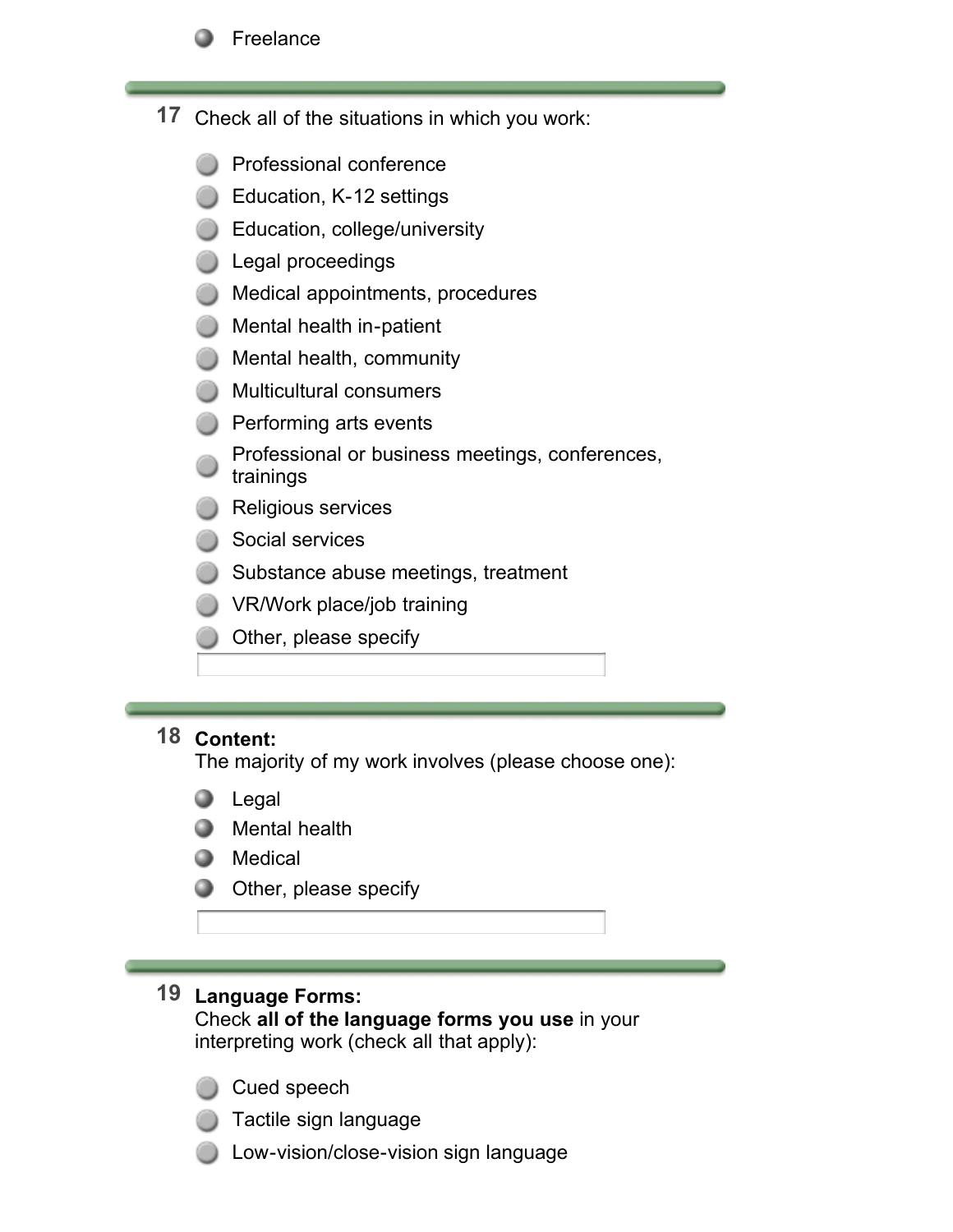- Visual-gestural communication
- Foreign sign language (e.g. LSQ, LSM)
- International sign language
- **Oral transliteration**
- Trilingual: ASL/English/
- **Translation from print material**

# **20 Language Forms:**

The **majority** of my work requires me to use:

- **ASL**
- Visual-gestural (VG) communication
- **A** mix of VG and ASL
- **Other, please specify**

# **21** I work most often:

- **Alone**
- **With a team interpreter**
- **Other, please specify**
- **22** Have you ever experienced a physical injury as a result of interpreting?



**23** Have you ever experienced emotional trauma from interpreting?

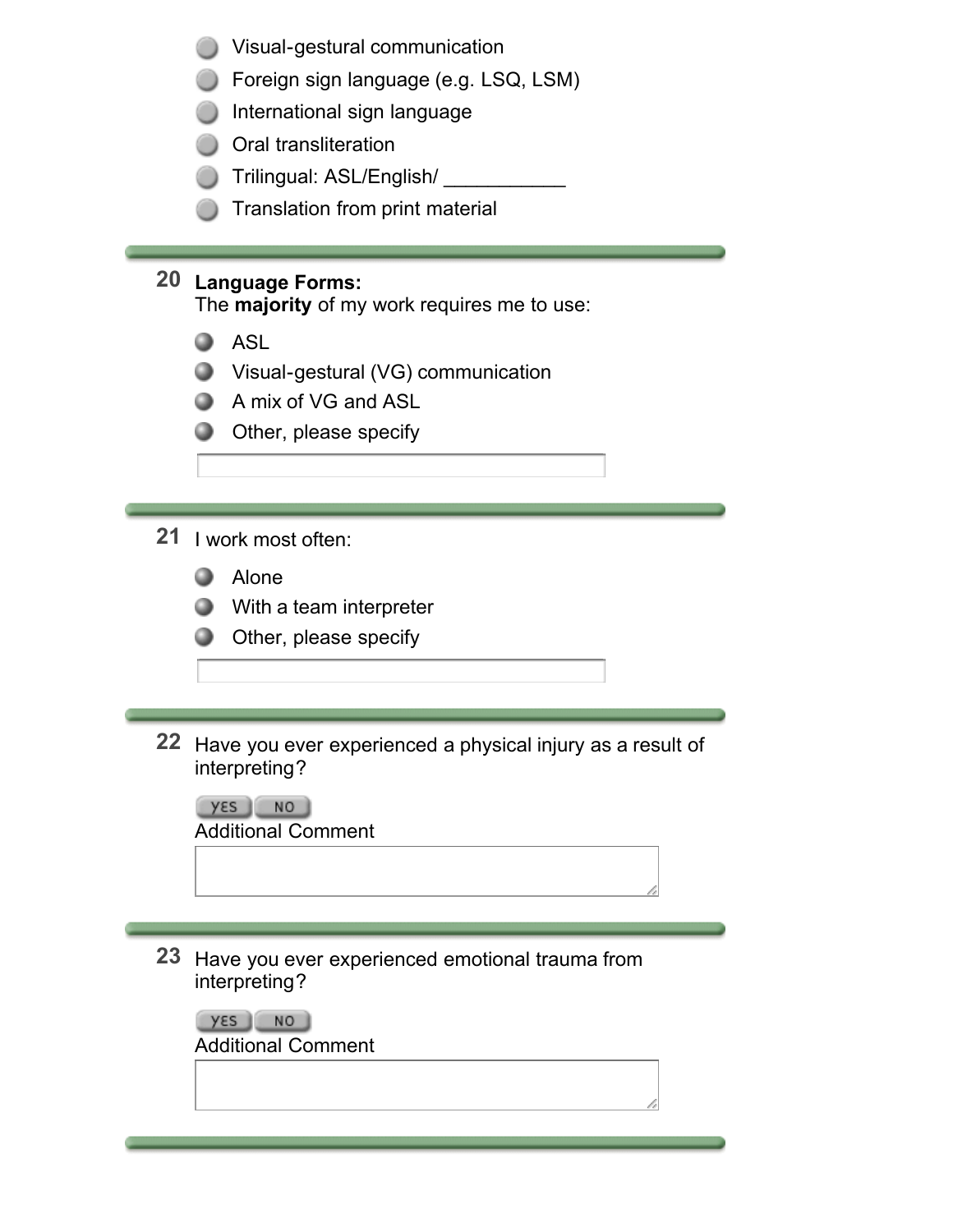Please click Submit to continue on to Section III...



Survey Page 2

|    | <b>Section III: About Your Consumers:</b>                                                                                                                                                                                                                                                                                                                                        |
|----|----------------------------------------------------------------------------------------------------------------------------------------------------------------------------------------------------------------------------------------------------------------------------------------------------------------------------------------------------------------------------------|
|    | 24 The majority of my consumers are (check one):<br>Deaf-blind<br>Deaf-sighted                                                                                                                                                                                                                                                                                                   |
| 25 | The majority of my consumers are (check one):<br>American-born<br>Foreign-born immigrants                                                                                                                                                                                                                                                                                        |
|    | <b>26</b> The majority of my consumers are (check one):<br>Below age 16<br>Above age 16                                                                                                                                                                                                                                                                                          |
| 27 | How often are you called in to interpret for the following:<br>2<br>5<br>Occasionally<br>Regularly<br>Never<br>Rarely<br>Frequently<br>Consumer uses a foreign sign language.<br>$\overline{2}$<br>3<br>5 <sub>1</sub><br>4 <sub>1</sub><br>Consumer has little or no language.<br>3 <sub>1</sub><br>5 <sub>2</sub><br>4<br>Consumer is a monolingual ASL user (i.e. has limited |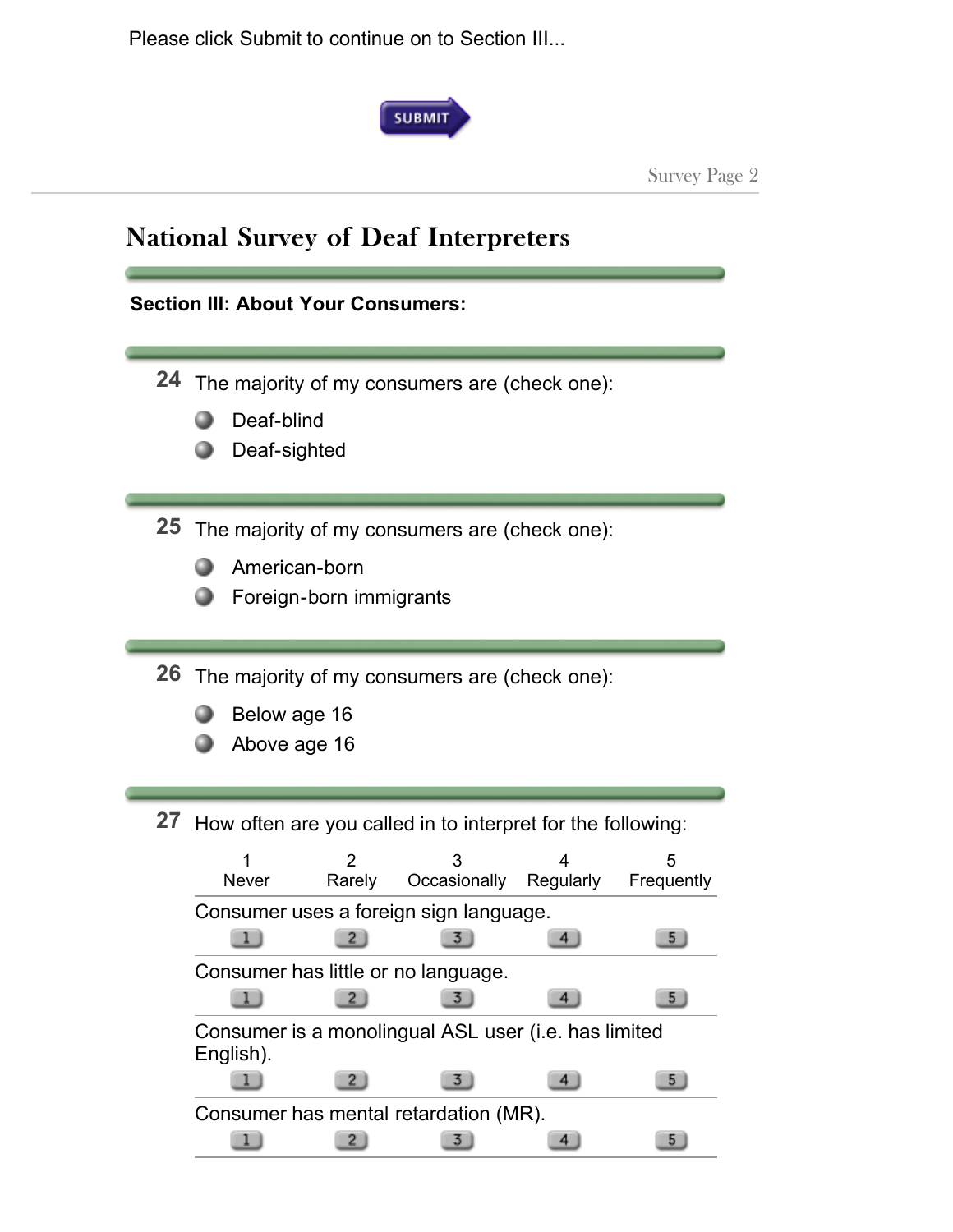| Consumer has mental illness.         |  |   |
|--------------------------------------|--|---|
|                                      |  |   |
| Consumer has dementia or Alzheimers. |  |   |
|                                      |  | ь |
| Consumer is Deafblind.               |  |   |
|                                      |  | ь |
|                                      |  |   |

**For questions 28 through 33, we would like you to estimate the percentage of your time spent with each group. For each question, please make sure that your percentages add up to 100%.**

**28** Who **most often** decides that your interpreting services are needed?Please estimate percentages:

# **(your total should equal 100%)**

| Interpreter<br>referral<br>service<br><b>Hiring</b> |  |
|-----------------------------------------------------|--|
| agency<br>Deaf                                      |  |
| consumer<br>Hearing                                 |  |
| interpreter                                         |  |

**29** Ages of consumers: Who are your consumers? Please estimate percentages:

# **(your total should equal 100%)**

| Deaf<br>Children<br>(under 12)<br>Deaf |  |
|----------------------------------------|--|
| Adolescents                            |  |
| $(12-18)$                              |  |
| <b>Young Adult</b>                     |  |
| Deaf (18-                              |  |
| 21)                                    |  |
| <b>Deaf Adults</b>                     |  |
| $(22-65)$                              |  |
| Deaf                                   |  |
| <b>Seniors</b>                         |  |
| $(65+)$                                |  |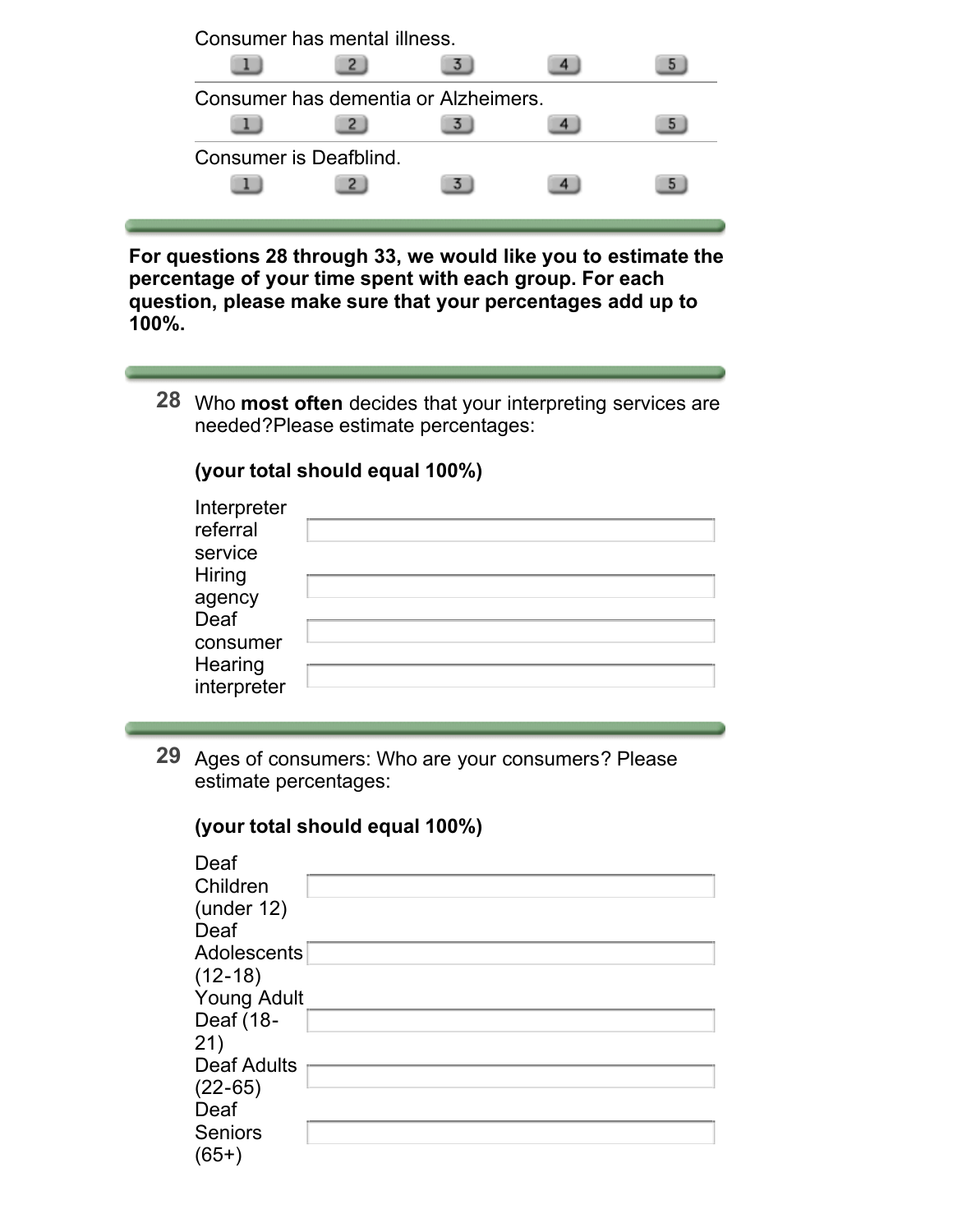**30** Consumer education level: Who are your consumers? Please estimate percentages:

# K-Grade 3 Grade  $4-6$ Grade  $7 - 9$ Grade 9 – 12 2-year college students 4 year college students College graduate

**(your total should equal 100%)**

**31** How often do you work with the following groups?

|                                 | 2            | 3                                     | 4              | 5              |
|---------------------------------|--------------|---------------------------------------|----------------|----------------|
| <b>Never</b>                    | Rarely       | Occasionally Regularly                |                | Frequently     |
| Cued speech                     |              |                                       |                |                |
|                                 | $\mathbf{2}$ | 3                                     | 4              | 5 <sub>1</sub> |
| Tactile sign language           |              |                                       |                |                |
|                                 | $^{2}$       | 3                                     | $\overline{4}$ | 5              |
|                                 |              | Low-vision/close-vision sign language |                |                |
|                                 |              | 3                                     | 4 <sup>1</sup> | 5 <sub>1</sub> |
| Visual-gestural communication   |              |                                       |                |                |
|                                 |              | 3                                     | 4 <sub>1</sub> | 5.             |
|                                 |              | Foreign sign language (e.g. LSQ, LSM) |                |                |
|                                 |              | 3.                                    | 4              | 5              |
| International sign language     |              |                                       |                |                |
|                                 |              | 3                                     | 4              | 5.             |
| <b>Oral transliteration</b>     |              |                                       |                |                |
|                                 | 2.           | 3                                     | 4              | 5              |
| Trilingual: ASL/English/        |              |                                       |                |                |
|                                 |              | 3                                     | 4              | 5              |
| Translation from print material |              |                                       |                |                |
|                                 |              | 3                                     | 4              | 5              |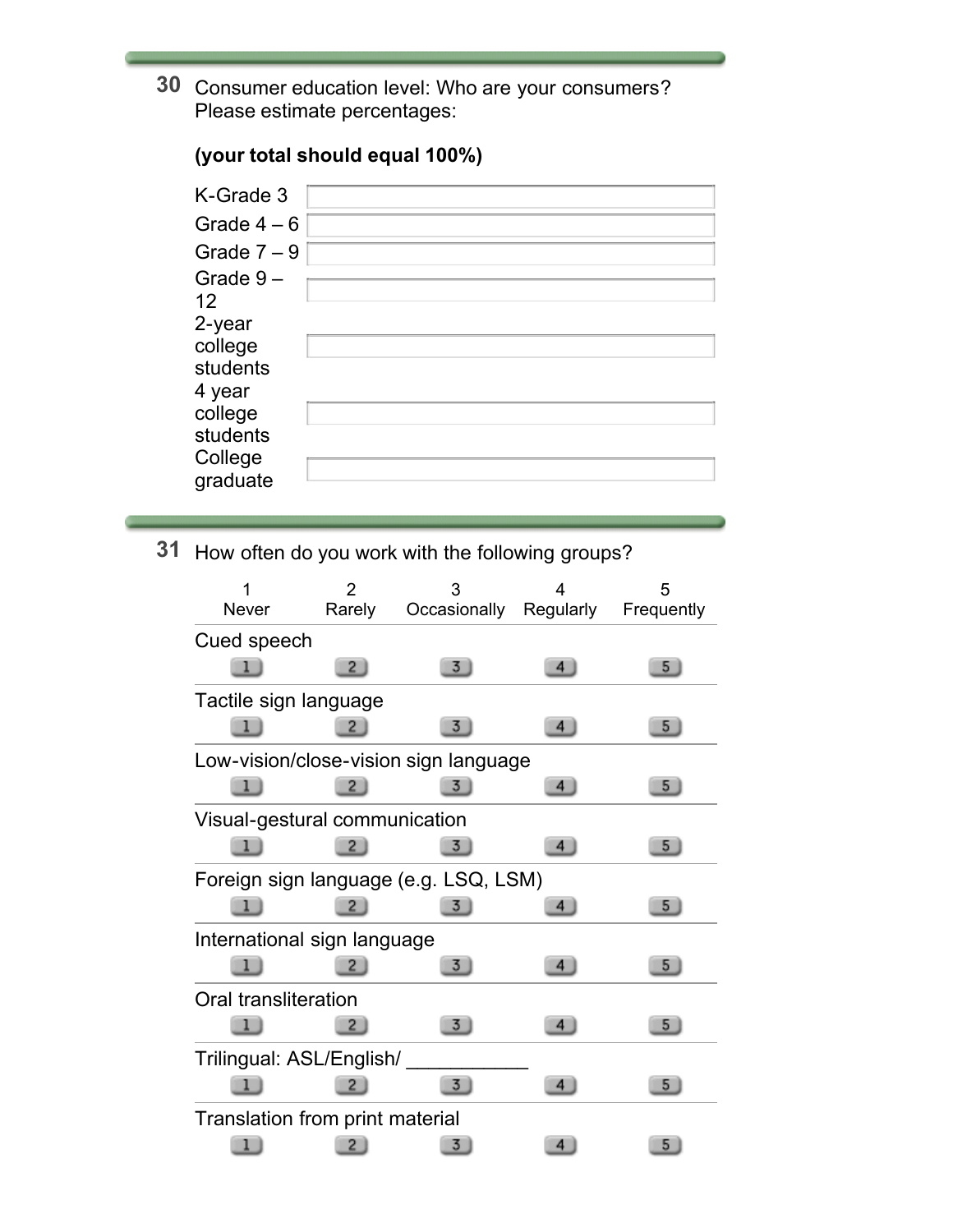- **32** If you selected ASL/English/\_\_\_\_\_\_\_\_\_\_ above, what third language do you use?
- **33** Consumer special needs: How often do you work with the following consumers?

| <b>Never</b>                      | Rarely | 3<br>Occasionally | Regularly | 5<br>Frequently |
|-----------------------------------|--------|-------------------|-----------|-----------------|
| Deaf (no special needs)           |        |                   |           |                 |
|                                   |        |                   |           | 5               |
| Deaf with mental retardation (MR) |        |                   |           |                 |
|                                   | 2      |                   |           | 5.              |
| Deaf with mental illness          |        |                   |           |                 |
|                                   |        |                   |           |                 |
| Deaf with substance abuse         |        |                   |           |                 |
|                                   |        |                   |           | 5               |
| Other                             |        |                   |           |                 |
|                                   |        |                   |           |                 |

- **34** If you selected *other* above, please specify.
- **35** Consumer's ethnic background: How often do you work with the following groups?



Hispanic/Latino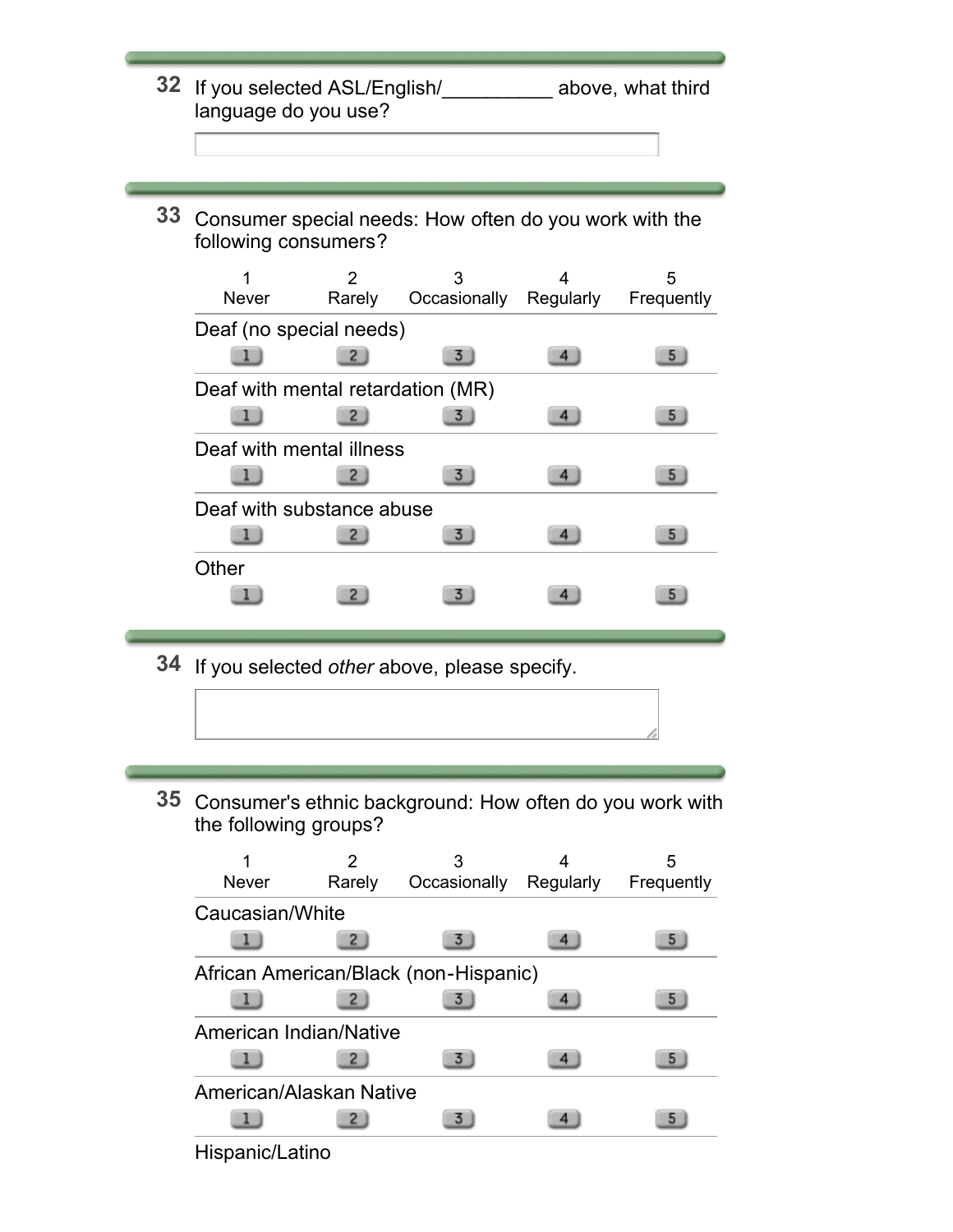|    |                                                             | $\mathbf{2}$                                       | 3             |                                                         | 5             |  |
|----|-------------------------------------------------------------|----------------------------------------------------|---------------|---------------------------------------------------------|---------------|--|
|    | Asian                                                       | $\overline{2}$                                     | 3)            | 4 <sup>1</sup>                                          | 5             |  |
|    | Other                                                       | $\mathbf{Z}$                                       | 3.            |                                                         | 5.            |  |
|    | Please click Submit to continue on to Section IV            |                                                    |               |                                                         |               |  |
|    |                                                             |                                                    | <b>SUBMIT</b> |                                                         |               |  |
|    |                                                             |                                                    |               |                                                         | Survey Page 3 |  |
|    |                                                             |                                                    |               |                                                         |               |  |
|    | <b>National Survey of Deaf Interpreters</b>                 |                                                    |               |                                                         |               |  |
|    | <b>Section IV: Your Professional Development</b>            |                                                    |               |                                                         |               |  |
|    |                                                             |                                                    |               |                                                         |               |  |
| 36 | interpreter training?                                       |                                                    |               | Would you be willing to relocate to another area for    |               |  |
|    | yεs<br>NO                                                   |                                                    |               |                                                         |               |  |
|    | 37 Would you be willing to participate in online training?  |                                                    |               |                                                         |               |  |
|    | yεs<br>NO                                                   |                                                    |               |                                                         |               |  |
|    |                                                             |                                                    |               |                                                         |               |  |
| 38 | one)?                                                       |                                                    |               | What length training are you most interested in (check  |               |  |
|    |                                                             | $1-2$ – day workshops                              |               |                                                         |               |  |
|    |                                                             | Individual courses<br>In-depth program (1-2 years) |               |                                                         |               |  |
|    |                                                             |                                                    |               |                                                         |               |  |
| 39 | Which training area are you most interested in (check one)? |                                                    |               |                                                         |               |  |
|    |                                                             | General interpreter education                      |               |                                                         |               |  |
|    | $etc.$ )                                                    |                                                    |               | Specialty training (e.g. medical, mental health, legal, |               |  |
|    |                                                             | Interpreting teacher training                      |               |                                                         |               |  |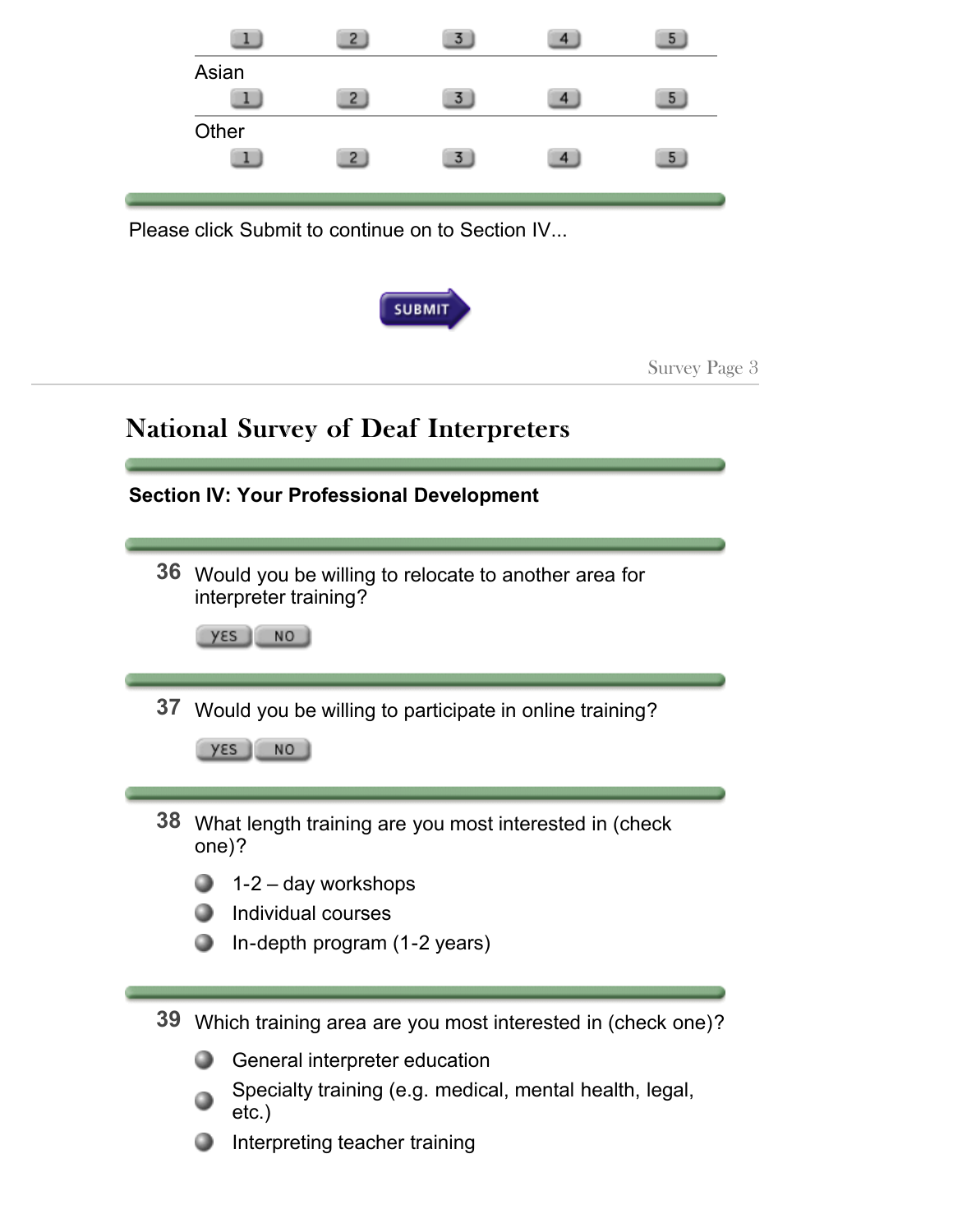**40** Rate your need for further training to support your work as an interpreter in each area:

| 1=No Need, 5=High Need                                    |                |                |                     |                       |
|-----------------------------------------------------------|----------------|----------------|---------------------|-----------------------|
| No Need                                                   | 2              | 3              | 4                   | 5<br><b>High Need</b> |
| Conference                                                |                |                |                     |                       |
|                                                           | $\mathbf{2}$   | 3)             | 4                   | 5 <sub>1</sub>        |
| Consumer language assessment                              |                |                |                     |                       |
|                                                           | $\mathbf{2}$   | 3              | 4                   | 5 <sub>2</sub>        |
| Deafblind interpreting                                    |                |                |                     |                       |
| 1                                                         | $\overline{2}$ | 3              | $\left  4 \right $  | 5                     |
| Education, K-12                                           |                |                |                     |                       |
|                                                           | 2.             | 3              | 4 <sup>1</sup>      | 5                     |
| Education, college/university                             |                |                |                     |                       |
|                                                           |                | $\overline{3}$ | $\overline{4}$      | 5 <sub>2</sub>        |
| <b>Ethical decision-making</b>                            |                |                |                     |                       |
|                                                           | $\overline{2}$ | 3              | 4                   | 5 <sub>1</sub>        |
| International sign language                               |                |                |                     |                       |
|                                                           | 2 <sub>1</sub> | 3              | 4                   | 5 <sub>1</sub>        |
| Interpreting process                                      |                |                |                     |                       |
| 1 J                                                       | $\sqrt{2}$     | 3)             | 4                   | 5 <sub>2</sub>        |
| Legal                                                     |                |                |                     |                       |
|                                                           | 2              | 3)             | 4                   | 5 <sub>1</sub>        |
| <b>Medical</b>                                            |                |                |                     |                       |
|                                                           | $\overline{2}$ | 3              | 4                   | 5 <sub>1</sub>        |
| Mental health                                             |                |                |                     |                       |
|                                                           | $2 \}$         | 3 <sub>1</sub> | $4 \nightharpoonup$ | 5 <sub>1</sub>        |
| Mentorship                                                |                |                |                     |                       |
| 11                                                        | $2 \;$         | 3              | 4 <sub>1</sub>      | 5 <sub>2</sub>        |
| Interpreting with multicultural consumers                 |                |                |                     |                       |
|                                                           | $2 \;$         | 3              | $\overline{4}$      | 5                     |
| Performing arts events                                    |                |                |                     |                       |
|                                                           | $^{2}$         | 3 <sub>1</sub> |                     | 5                     |
| Professional or business meetings, conferences, trainings |                |                |                     |                       |
| 11                                                        | $\overline{2}$ | 3              | $\overline{4}$      | 5 <sub>o</sub>        |

Religious services